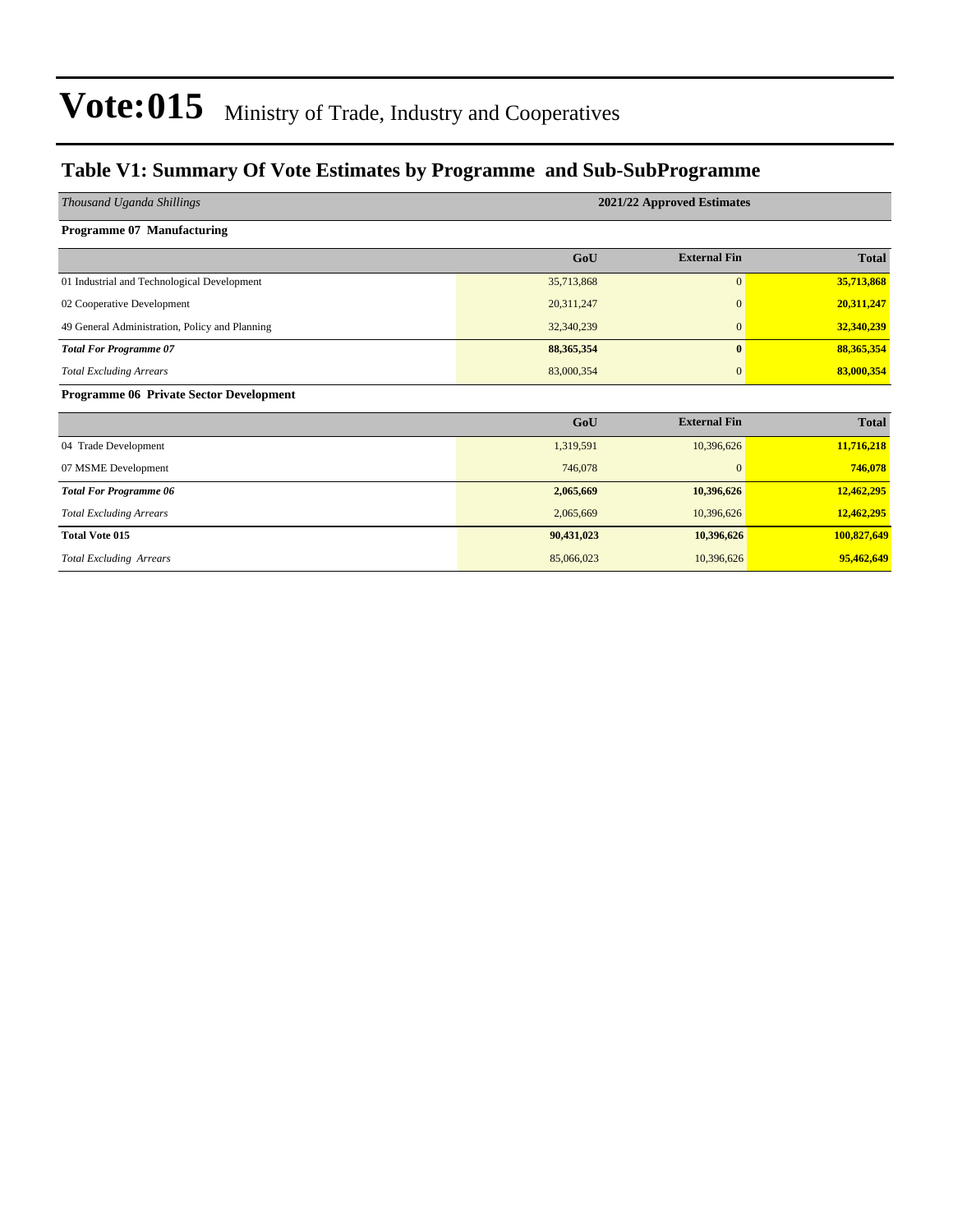## **Table V2: Summary Of Vote Estimates by Sub-SubProgramme,Department and Project**

| Thousand Uganda Shillings                                                       |                  | 2020/21 Approved Budget |                  |              |              | 2021/22 Approved Estimates    |                         |
|---------------------------------------------------------------------------------|------------------|-------------------------|------------------|--------------|--------------|-------------------------------|-------------------------|
| Sub-SubProgramme 01 Industrial and Technological Development                    |                  |                         |                  |              |              |                               |                         |
| <b>Recurrent Budget Estimates</b>                                               | <b>Wage</b>      | <b>Non-Wage</b>         | <b>AIA</b>       | <b>Total</b> | <b>Wage</b>  | Non-Wage                      | <b>Total</b>            |
| 12 Industry and Technology                                                      | 432,365          | 40,379,165              | $\boldsymbol{0}$ | 40,811,530   | 531,677      | 33,974,428                    | 34,506,105              |
| <b>Total Recurrent Budget Estimates for Sub-</b><br><b>SubProgramme</b>         | 432,365          | 40,379,165              | $\bf{0}$         | 40,811,530   | 531,677      | 33,974,428                    | 34,506,105              |
| Development Budget Estimates                                                    | <b>GoU Dev't</b> | <b>External Fin</b>     | <b>AIA</b>       | <b>Total</b> |              | <b>GoU Dev't External Fin</b> | <b>Total</b>            |
| 1495 Rural Industrial Development Project (OVOP Project<br>Phase III)           | 1,207,763        | $\boldsymbol{0}$        | $\boldsymbol{0}$ | 1,207,763    | 1,207,763    | $\mathbf{0}$                  | 1,207,763               |
| <b>Total Development Budget Estimates for Sub-</b><br><b>SubProgramme</b>       | 1,207,763        | $\bf{0}$                | $\bf{0}$         | 1,207,763    | 1,207,763    | $\bf{0}$                      | 1,207,763               |
|                                                                                 | GoU              | <b>External Fin</b>     | <b>AIA</b>       | <b>Total</b> | GoU          | <b>External Fin</b>           | <b>Total</b>            |
| <b>Total For Sub-SubProgramme 01</b>                                            | 42,019,293       | $\bf{0}$                | $\bf{0}$         | 42,019,293   | 35,713,868   | $\bf{0}$                      | 35,713,868              |
| <b>Total Excluding Arrears</b>                                                  | 42,019,293       | $\boldsymbol{0}$        | $\boldsymbol{0}$ | 42,019,293   | 35,713,868   | $\mathbf{0}$                  | 35,713,868              |
| <b>Sub-SubProgramme 02 Cooperative Development</b>                              |                  |                         |                  |              |              |                               |                         |
| <b>Recurrent Budget Estimates</b>                                               | <b>Wage</b>      | <b>Non-Wage</b>         | <b>AIA</b>       | <b>Total</b> | Wage         | Non-Wage                      | <b>Total</b>            |
| 13 Cooperatives Development                                                     | 228,895          | 19,136,862              | $\boldsymbol{0}$ | 19,365,757   | 228,895      | 20,082,352                    | 20,311,247              |
| <b>Total Recurrent Budget Estimates for Sub-</b><br><b>SubProgramme</b>         | 228,895          | 19,136,862              | $\bf{0}$         | 19,365,757   | 228,895      | 20,082,352                    | 20,311,247              |
|                                                                                 |                  | GoU External Fin        | <b>AIA</b>       | <b>Total</b> | GoU          | <b>External Fin</b>           | <b>Total</b>            |
| <b>Total For Sub-SubProgramme 02</b>                                            | 19,365,757       | $\bf{0}$                | $\bf{0}$         | 19,365,757   | 20,311,247   | $\bf{0}$                      | 20,311,247              |
| <b>Total Excluding Arrears</b>                                                  | 19,365,757       | $\boldsymbol{0}$        | $\boldsymbol{0}$ | 19,365,757   | 20,311,247   | $\overline{0}$                | 20,311,247              |
| Sub-SubProgramme 04 Trade Development                                           |                  |                         |                  |              |              |                               |                         |
| <b>Recurrent Budget Estimates</b>                                               | <b>Wage</b>      | Non-Wage                | <b>AIA</b>       | <b>Total</b> | <b>Wage</b>  | Non-Wage                      | <b>Total</b>            |
| 07 External Trade                                                               | 193,730          | 1,339,769               | $\boldsymbol{0}$ | 1,533,499    | 213,730      | 676,752                       | 890,483                 |
| 08 Internal Trade                                                               | 246,979          | 316,630                 | $\boldsymbol{0}$ | 563,609      | 275,764      | 153,345                       | 429,109                 |
| 16 Directorate of Trade, Industry and Cooperatives                              | 48,785           | 45,080                  | $\boldsymbol{0}$ | 93,865       | $\mathbf{0}$ | $\mathbf{0}$                  | $\bf{0}$                |
| <b>Total Recurrent Budget Estimates for Sub-</b><br><b>SubProgramme</b>         | 489,494          | 1,701,479               | $\bf{0}$         | 2,190,973    | 489,494      | 830,097                       | 1,319,591               |
| Development Budget Estimates                                                    | <b>GoU Dev't</b> | <b>External Fin</b>     | <b>AIA</b>       | <b>Total</b> |              | <b>GoU Dev't External Fin</b> | <b>Total</b>            |
| 1291 Regional Integration Implementation Programme<br>[RIIP] Support for Uganda | $\boldsymbol{0}$ | 10,202,411              | $\boldsymbol{0}$ | 10,202,411   | $\mathbf{0}$ | 10,396,626                    | 10,396,626              |
| <b>Total Development Budget Estimates for Sub-</b><br><b>SubProgramme</b>       | $\bf{0}$         | 10,202,411              | $\bf{0}$         | 10,202,411   | $\bf{0}$     | 10,396,626                    | 10,396,626              |
|                                                                                 | GoU              | <b>External Fin</b>     | <b>AIA</b>       | <b>Total</b> | GoU          | <b>External Fin</b>           | <b>Total</b>            |
| <b>Total For Sub-SubProgramme 04</b>                                            | 2,190,973        | 10,202,411              | $\bf{0}$         | 12,393,384   | 1,319,591    | 10,396,626                    | 11,716,218              |
| <b>Total Excluding Arrears</b>                                                  | 2,190,973        | 10,202,411              | $\boldsymbol{0}$ | 12,393,384   | 1,319,591    | 10,396,626                    | 11,716,218              |
| <b>Sub-SubProgramme 07 MSME Development</b>                                     |                  |                         |                  |              |              |                               |                         |
| <b>Recurrent Budget Estimates</b>                                               | <b>Wage</b>      | <b>Non-Wage</b>         | <b>AIA</b>       | <b>Total</b> | <b>Wage</b>  | <b>Non-Wage</b>               | <b>Total</b>            |
| 18 Directorate of MSMEs                                                         | $\boldsymbol{0}$ | 28,215                  | $\boldsymbol{0}$ | 28,215       | $\mathbf{0}$ | $\mathbf{0}$                  | $\overline{\mathbf{0}}$ |
| 19 Processing and Marketing Department                                          | 243,029          | 286,104                 | $\boldsymbol{0}$ | 529,133      | 243,029      | 133,254                       | 376,283                 |
| 20 Business Development and Quality Assurance<br>Department                     | 240,701          | 304,506                 | $\boldsymbol{0}$ | 545,207      | 240,701      | 129,093                       | 369,795                 |
| <b>Total Recurrent Budget Estimates for Sub-</b><br><b>SubProgramme</b>         | 483,731          | 618,825                 | $\bf{0}$         | 1,102,555    | 483,731      | 262,347                       | 746,078                 |
|                                                                                 |                  | <b>GoU</b> External Fin | <b>AIA</b>       | <b>Total</b> | GoU          | <b>External Fin</b>           | <b>Total</b>            |
| <b>Total For Sub-SubProgramme 07</b>                                            | 1,102,555        | $\bf{0}$                | $\bf{0}$         | 1,102,555    | 746,078      | $\boldsymbol{0}$              | 746,078                 |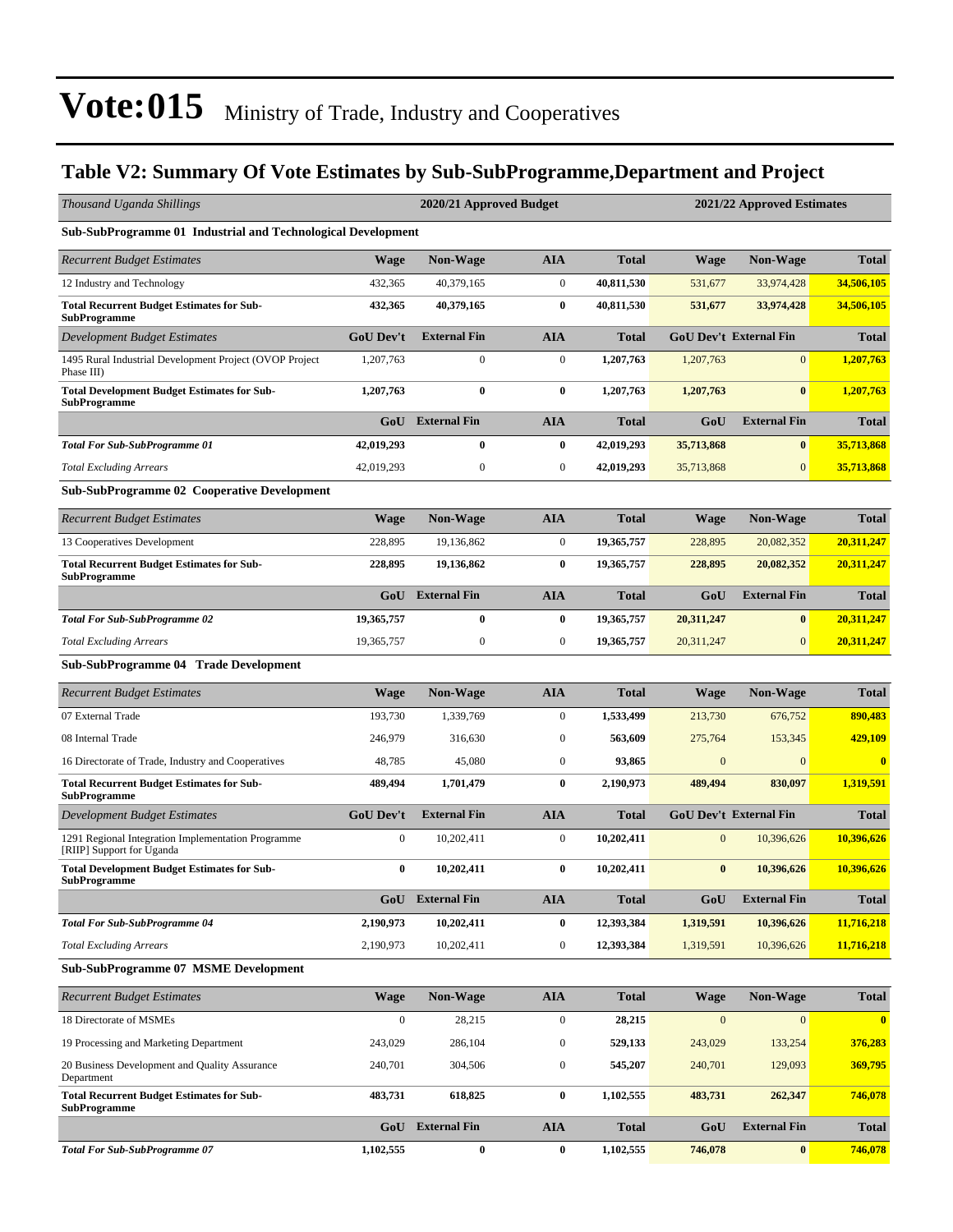| <b>Total Excluding Arrears</b>                                            | 1,102,555        | $\Omega$            | $\mathbf{0}$     | 1,102,555    | 746,078     | $\Omega$                      | 746,078      |
|---------------------------------------------------------------------------|------------------|---------------------|------------------|--------------|-------------|-------------------------------|--------------|
| Sub-SubProgramme 49 General Administration, Policy and Planning           |                  |                     |                  |              |             |                               |              |
| <b>Recurrent Budget Estimates</b>                                         | <b>Wage</b>      | <b>Non-Wage</b>     | <b>AIA</b>       | <b>Total</b> | <b>Wage</b> | <b>Non-Wage</b>               | Total        |
| 01 HOs and Administration                                                 | 664,926          | 12,553,996          | $\boldsymbol{0}$ | 13,218,922   | 664,926     | 17,798,360                    | 18,463,286   |
| 15 Internal Audit                                                         | 24,859           | 65,300              | $\mathbf{0}$     | 90.159       | 24,859      | 27,684                        | 52,542       |
| 17 Policy and Planning                                                    | 133,979          | 278,480             | $\mathbf{0}$     | 412,459      | 133,979     | 114,431                       | 248,410      |
| <b>Total Recurrent Budget Estimates for Sub-</b><br><b>SubProgramme</b>   | 823,764          | 12,897,776          | 0                | 13,721,539   | 823,764     | 17,940,475                    | 18,764,239   |
| Development Budget Estimates                                              | <b>GoU Dev't</b> | <b>External Fin</b> | <b>AIA</b>       | <b>Total</b> |             | <b>GoU Dev't External Fin</b> | <b>Total</b> |
| 1689 Retooling of Ministry of Trade and Industry                          | 3,576,000        | $\Omega$            | $\mathbf{0}$     | 3,576,000    | 13,576,000  | $\overline{0}$                | 13,576,000   |
| <b>Total Development Budget Estimates for Sub-</b><br><b>SubProgramme</b> | 3,576,000        | $\bf{0}$            | $\bf{0}$         | 3,576,000    | 13,576,000  | $\bf{0}$                      | 13,576,000   |
|                                                                           | GoU              | <b>External Fin</b> | <b>AIA</b>       | <b>Total</b> | GoU         | <b>External Fin</b>           | <b>Total</b> |
| <b>Total For Sub-SubProgramme 49</b>                                      | 17,297,539       | $\mathbf{0}$        | $\bf{0}$         | 17,297,539   | 32,340,239  | $\mathbf{0}$                  | 32,340,239   |
| <b>Total Excluding Arrears</b>                                            | 14,378,990       | $\mathbf{0}$        | $\mathbf{0}$     | 14,378,990   | 26,975,239  | $\overline{0}$                | 26,975,239   |
| <b>Total Vote 015</b>                                                     | 81,976,118       | 10,202,411          | $\bf{0}$         | 92,178,529   | 90,431,023  | 10,396,626                    | 100,827,649  |
| <b>Total Excluding Arrears</b>                                            | 79,057,568       | 10.202.411          | $\overline{0}$   | 89,259,980   | 85,066,023  | 10,396,626                    | 95,462,649   |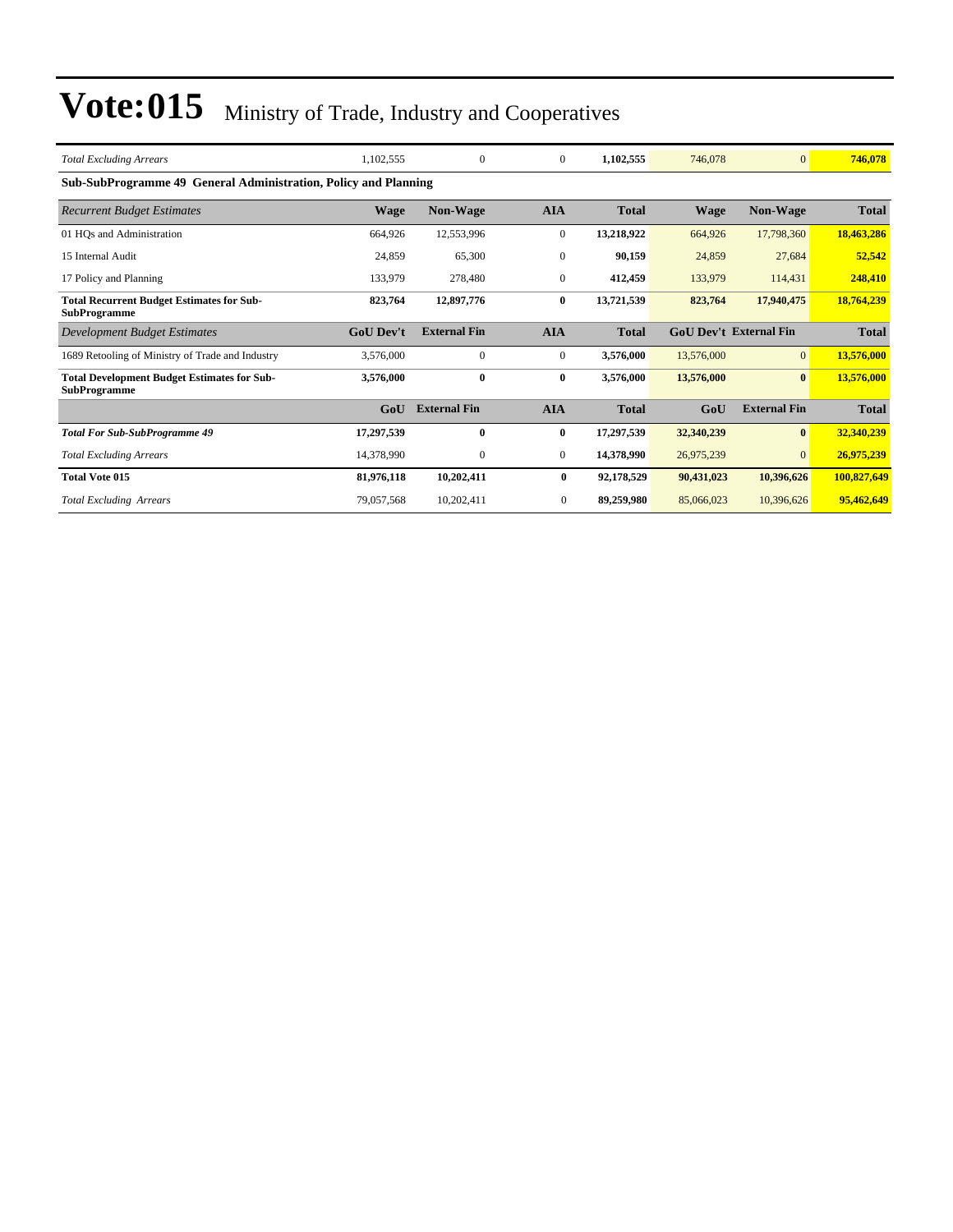## **Table V3: Summary Vote Estimates by Item**

| Thousand Uganda Shillings                                   |                  | 2020/21 Approved Budget |                  |              | 2021/22 Approved Estimates |                     |              |
|-------------------------------------------------------------|------------------|-------------------------|------------------|--------------|----------------------------|---------------------|--------------|
|                                                             | GoU              | <b>External Fin</b>     | AIA              | <b>Total</b> | GoU                        | <b>External Fin</b> | <b>Total</b> |
| <b>Employees, Goods and Services (Outputs Provided)</b>     | 21,444,562       | 1,269,138               | $\bf{0}$         | 22,713,700   | 24,562,212                 | 865,347             | 25,427,559   |
| 211101 General Staff Salaries                               | 2,458,249        | $\bf{0}$                | $\bf{0}$         | 2,458,249    | 2,557,561                  | $\bf{0}$            | 2,557,561    |
| 211102 Contract Staff Salaries                              | $\boldsymbol{0}$ | 80,424                  | $\boldsymbol{0}$ | 80,424       | $\bf{0}$                   | 80,424              | 80,424       |
| 211103 Allowances (Inc. Casuals, Temporary)                 | 1,107,050        | 414,681                 | $\bf{0}$         | 1,521,730    | 578,437                    | 143,731             | 722,168      |
| 212101 Social Security Contributions                        | $\bf{0}$         | 21,134                  | $\bf{0}$         | 21,134       | $\bf{0}$                   | 21,134              | 21,134       |
| 212102 Pension for General Civil Service                    | 3,886,274        | $\bf{0}$                | $\bf{0}$         | 3,886,274    | 3,928,486                  | $\bf{0}$            | 3,928,486    |
| 212106 Validation of old Pensioners                         | 38,610           | $\bf{0}$                | $\bf{0}$         | 38,610       | 12,805                     | $\bf{0}$            | 12,805       |
| 213001 Medical expenses (To employees)                      | 10,000           | $\bf{0}$                | $\bf{0}$         | 10,000       | 10,000                     | $\bf{0}$            | 10,000       |
| 213002 Incapacity, death benefits and funeral expenses      | 2,400            | $\bf{0}$                | $\bf{0}$         | 2,400        | 2,400                      | $\bf{0}$            | 2,400        |
| 213004 Gratuity Expenses                                    | 260,628          | $\bf{0}$                | $\bf{0}$         | 260,628      | 94,081                     | $\bf{0}$            | 94,081       |
| 221001 Advertising and Public Relations                     | 15,000           | $\bf{0}$                | $\bf{0}$         | 15,000       | 42,000                     | $\bf{0}$            | 42,000       |
| 221002 Workshops and Seminars                               | 825,049          | 108,860                 | $\bf{0}$         | 933,909      | 367,315                    | 27,658              | 394,973      |
| 221003 Staff Training                                       | 211,005          | $\bf{0}$                | $\bf{0}$         | 211,005      | 43,246                     | $\bf{0}$            | 43,246       |
| 221005 Hire of Venue (chairs, projector, etc)               | 91,080           | $\bf{0}$                | $\bf{0}$         | 91,080       | 2,845                      | $\bf{0}$            | 2,845        |
| 221007 Books, Periodicals & Newspapers                      | 25,000           | $\bf{0}$                | $\bf{0}$         | 25,000       | 10,000                     | $\bf{0}$            | 10,000       |
| 221008 Computer supplies and Information Technology<br>(TT) | 10,800           | $\bf{0}$                | $\bf{0}$         | 10,800       | 3,100                      | $\bf{0}$            | 3,100        |
| 221009 Welfare and Entertainment                            | 69,324           | $\bf{0}$                | $\bf{0}$         | 69,324       | 42,613                     | $\bf{0}$            | 42,613       |
| 221010 Special Meals and Drinks                             | 28,200           | $\bf{0}$                | $\bf{0}$         | 28,200       | 7,600                      | $\bf{0}$            | 7,600        |
| 221011 Printing, Stationery, Photocopying and Binding       | 126,376          | 4,500                   | $\bf{0}$         | 130,876      | 60,731                     | 4,000               | 64,731       |
| 221012 Small Office Equipment                               | 10,200           | $\bf{0}$                | $\bf{0}$         | 10,200       | 6,440                      | $\bf{0}$            | 6,440        |
| 221016 IFMS Recurrent costs                                 | 45,000           | $\bf{0}$                | $\bf{0}$         | 45,000       | 25,000                     | $\bf{0}$            | 25,000       |
| 221017 Subscriptions                                        | 2,500            | $\bf{0}$                | $\bf{0}$         | 2,500        | 5,000                      | $\bf{0}$            | 5,000        |
| 221020 IPPS Recurrent Costs                                 | 25,000           | $\bf{0}$                | $\bf{0}$         | 25,000       | 12,500                     | $\bf{0}$            | 12,500       |
| 222001 Telecommunications                                   | 35,490           | 10,200                  | $\bf{0}$         | 45,690       | 9,800                      | 8,000               | 17,800       |
| 222002 Postage and Courier                                  | 22,191           | $\bf{0}$                | $\bf{0}$         | 22,191       | 8,096                      | $\bf{0}$            | 8,096        |
| 222003 Information and communications technology<br>(ICT)   | 80,000           | $\bf{0}$                | $\bf{0}$         | 80,000       | 20,000                     | 400,000             | 420,000      |
| 223001 Property Expenses                                    | 20,000           | $\bf{0}$                | 0                | 20,000       | 5,000                      | $\bf{0}$            | 5,000        |
| 223004 Guard and Security services                          | 155,200          | $\bf{0}$                | $\bf{0}$         | 155,200      | 109,300                    | $\bf{0}$            | 109,300      |
| 223005 Electricity                                          | 100,000          | 0                       | $\bf{0}$         | 100,000      | 100,000                    | $\bf{0}$            | 100,000      |
| 223006 Water                                                | 18,000           | 0                       | 0                | 18,000       | 18,000                     | $\bf{0}$            | 18,000       |
| 223007 Other Utilities- (fuel, gas, firewood, charcoal)     | 10,054           | $\bf{0}$                | $\bf{0}$         | 10,054       | $\bf{0}$                   | $\bf{0}$            | $\mathbf{0}$ |
| 223901 Rent – (Produced Assets) to other govt. units        | 120,000          | $\bf{0}$                | $\bf{0}$         | 120,000      | 120,000                    | $\bf{0}$            | 120,000      |
| 224004 Cleaning and Sanitation                              | 75,000           | $\bf{0}$                | $\bf{0}$         | 75,000       | 75,000                     | $\bf{0}$            | 75,000       |
| 224005 Uniforms, Beddings and Protective Gear               | 5,000            | $\bf{0}$                | $\bf{0}$         | 5,000        | 5,000                      | $\bf{0}$            | 5,000        |
| 225001 Consultancy Services- Short term                     | 68,339           | 50,780                  | $\bf{0}$         | 119,119      | 5,000                      | $\bf{0}$            | 5,000        |
| 225002 Consultancy Services-Long-term                       | 92,000           | $\bf{0}$                | $\bf{0}$         | 92,000       | $\bf{0}$                   | $\bf{0}$            | $\bf{0}$     |
| 225003 Taxes on (Professional) Services                     | $\bf{0}$         | 94,445                  | 0                | 94,445       | $\bf{0}$                   | 90,000              | 90,000       |
| 226001 Insurances                                           | 0                | 10,669                  | 0                | 10,669       | $\bf{0}$                   | 10,400              | 10,400       |
| 226002 Licenses                                             | 0                | $\bf{0}$                | 0                | 0            | 72,000                     | $\bf{0}$            | 72,000       |
| 227001 Travel inland                                        | 732,983          | $\bf{0}$                | 0                | 732,983      | 228,269                    | $\bf{0}$            | 228,269      |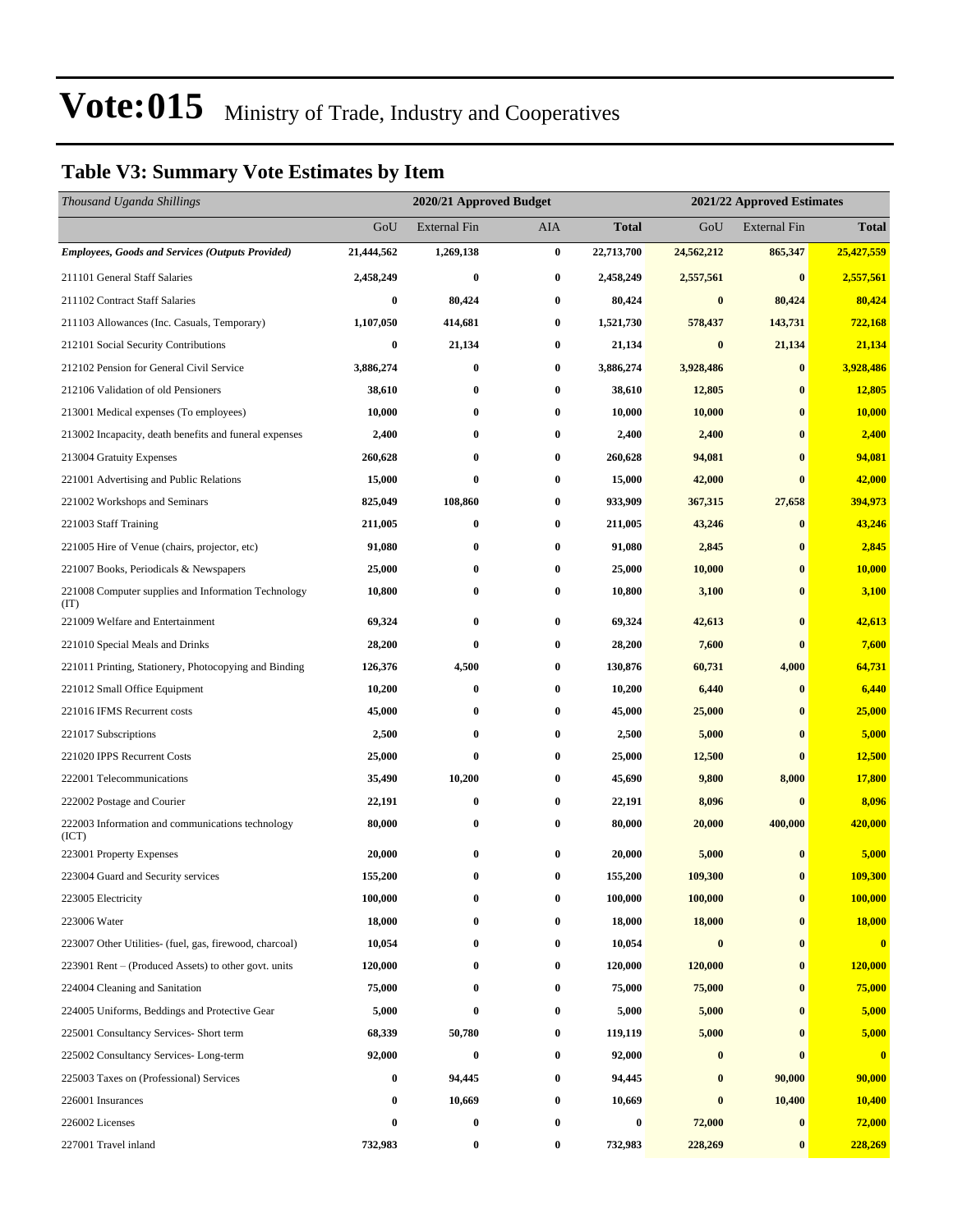| 227002 Travel abroad                                                  | 263,336    | 418,061    | $\mathbf{0}$   | 681,397    | 87,920     | 36,000       | 123,920                 |
|-----------------------------------------------------------------------|------------|------------|----------------|------------|------------|--------------|-------------------------|
| 227004 Fuel, Lubricants and Oils                                      | 358,116    | 31,740     | 0              | 389,856    | 796,076    | 32,000       | 828,076                 |
| 228001 Maintenance - Civil                                            | 69,594     | $\bf{0}$   | $\bf{0}$       | 69,594     | 45,594     | $\mathbf{0}$ | 45,594                  |
| 228002 Maintenance - Vehicles                                         | 79,400     | 11,993     | $\bf{0}$       | 91,393     | 32,500     | 12,000       | 44,500                  |
| 228003 Maintenance – Machinery, Equipment &<br>Furniture              | 35,000     | 11,652     | 0              | 46,652     | 12,500     | $\mathbf{0}$ | 12,500                  |
| 228004 Maintenance – Other                                            | 10,000     | $\bf{0}$   | $\bf{0}$       | 10,000     | $\bf{0}$   | $\bf{0}$     | $\overline{\mathbf{0}}$ |
| 282104 Compensation to 3rd Parties                                    | 9,847,116  | $\bf{0}$   | $\bf{0}$       | 9,847,116  | 15,000,000 | $\bf{0}$     | 15,000,000              |
| <b>Grants, Transfers and Subsides (Outputs Funded)</b>                | 56,512,530 | $\bf{0}$   | $\bf{0}$       | 56,512,530 | 59,340,024 | $\bf{0}$     | 59,340,024              |
| 262101 Contributions to International Organisations<br>(Current)      | 3,400,001  | $\bf{0}$   | $\bf{0}$       | 3,400,001  | 6,900,001  | $\bf{0}$     | 6,900,001               |
| 263104 Transfers to other govt. Units (Current)                       | 11,820,971 | $\bf{0}$   | $\bf{0}$       | 11,820,971 | 12,870,971 | $\bf{0}$     | 12,870,971              |
| 263204 Transfers to other govt. Units (Capital)                       | 31,250,787 | $\bf{0}$   | $\bf{0}$       | 31,250,787 | 34,001,937 | $\mathbf{0}$ | 34,001,937              |
| 264101 Contributions to Autonomous Institutions                       | 8,635,891  | $\bf{0}$   | $\bf{0}$       | 8,635,891  | 3,857,124  | $\mathbf{0}$ | 3,857,124               |
| 264102 Contributions to Autonomous Institutions (Wage<br>Subventions) | 1,404,880  | $\bf{0}$   | $\bf{0}$       | 1,404,880  | 1,709,991  | $\mathbf{0}$ | 1,709,991               |
| <b>Investment</b> (Capital Purchases)                                 | 1,100,477  | 8,933,273  | $\bf{0}$       | 10,033,750 | 1,163,788  | 9,531,279    | 10,695,067              |
| 281503 Engineering and Design Studies & Plans for<br>capital works    | 0          | $\bf{0}$   | $\bf{0}$       | $\bf{0}$   | $\bf{0}$   | 320,000      | 320,000                 |
| 281504 Monitoring, Supervision & Appraisal of Capital<br>work         | 27,620     | $\bf{0}$   | $\bf{0}$       | 27,620     | 30,200     | $\mathbf{0}$ | 30,200                  |
| 312104 Other Structures                                               | 0          | 8,933,273  | $\bf{0}$       | 8,933,273  | $\bf{0}$   | 9,211,279    | 9,211,279               |
| 312202 Machinery and Equipment                                        | 916,630    | $\bf{0}$   | $\bf{0}$       | 916,630    | 933,300    | $\bf{0}$     | 933,300                 |
| 312203 Furniture & Fixtures                                           | 75,401     | $\bf{0}$   | $\bf{0}$       | 75,401     | 75,401     | $\mathbf{0}$ | 75,401                  |
| 312213 ICT Equipment                                                  | 60,000     | $\bf{0}$   | $\bf{0}$       | 60,000     | 60,000     | $\mathbf{0}$ | 60,000                  |
| 314101 Petroleum Products                                             | 20,826     | $\bf{0}$   | 0              | 20,826     | 40,667     | $\mathbf{0}$ | 40,667                  |
| 314201 Materials and supplies                                         | 0          | $\bf{0}$   | $\bf{0}$       | $\bf{0}$   | 24,220     | $\bf{0}$     | 24,220                  |
| <b>Arrears</b>                                                        | 2,918,550  | $\bf{0}$   | $\mathbf{0}$   | 2,918,550  | 5,365,000  | $\mathbf{0}$ | 5,365,000               |
| 321605 Domestic arrears (Budgeting)                                   | 2,918,550  | $\bf{0}$   | $\bf{0}$       | 2,918,550  | 5,365,000  | $\bf{0}$     | 5,365,000               |
| <b>Grand Total Vote 015</b>                                           | 81,976,118 | 10,202,411 | $\bf{0}$       | 92,178,529 | 90,431,023 | 10,396,626   | 100,827,649             |
| <b>Total Excluding Arrears</b>                                        | 79,057,568 | 10,202,411 | $\overline{0}$ | 89,259,980 | 85,066,023 | 10,396,626   | 95,462,649              |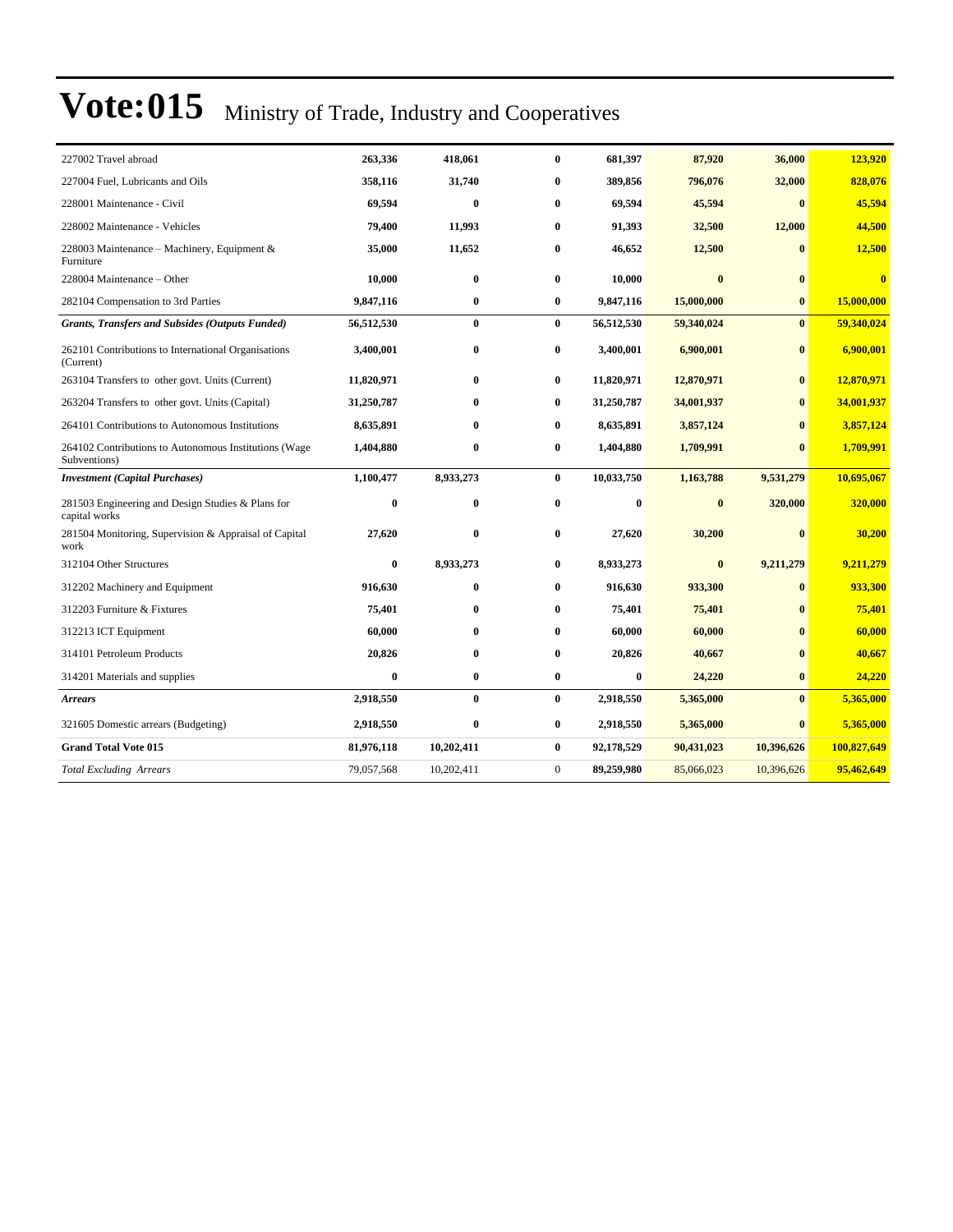### **Table V4: Detailed Estimates by Sub-SubProgramme, Department,Project and Budget Output and Item**

### *Sub-SubProgrammme 01 Industrial and Technological Development*

*Recurrent Budget Estimates*

### **Department 12 Industry and Technology**

| Thousand Uganda Shillings                                                            |                           | 2020/21 Approved Budget   |                       |              |                           | 2021/22 Approved Estimates |               |  |
|--------------------------------------------------------------------------------------|---------------------------|---------------------------|-----------------------|--------------|---------------------------|----------------------------|---------------|--|
| <b>Outputs Provided</b>                                                              | Wage                      | Non Wage                  | AIA                   | <b>Total</b> | Wage                      | Non Wage                   | <b>Total</b>  |  |
| <b>Budget Output 060101 Industrial Policies, Strategies and Monitoring Services</b>  |                           |                           |                       |              |                           |                            |               |  |
| 211101 General Staff Salaries                                                        | 432,365                   | $\boldsymbol{0}$          | $\mathbf{0}$          | 432,365      | 531,677                   | $\mathbf{0}$               | 531,677       |  |
| 221002 Workshops and Seminars                                                        | $\boldsymbol{0}$          | 41,200                    | $\mathbf{0}$          | 41,200       | $\mathbf{0}$              | 41,600                     | 41,600        |  |
| 221003 Staff Training                                                                | $\boldsymbol{0}$          | 230                       | $\mathbf{0}$          | 230          | $\boldsymbol{0}$          | 140                        | <b>140</b>    |  |
| 221011 Printing, Stationery, Photocopying and Binding                                | $\boldsymbol{0}$          | 5,470                     | $\mathbf{0}$          | 5,470        | $\mathbf{0}$              | $\mathbf{0}$               | $\bf{0}$      |  |
| 221017 Subscriptions                                                                 | $\boldsymbol{0}$          | 2,500                     | $\boldsymbol{0}$      | 2,500        | $\boldsymbol{0}$          | 5,000                      | 5,000         |  |
| 227001 Travel inland                                                                 | $\boldsymbol{0}$          | 72,592                    | $\boldsymbol{0}$      | 72,592       | $\boldsymbol{0}$          | 46,366                     | 46,366        |  |
| 227004 Fuel, Lubricants and Oils                                                     | $\boldsymbol{0}$          | 2,000                     | $\mathbf{0}$          | 2,000        | $\boldsymbol{0}$          | 10,000                     | <b>10,000</b> |  |
| <b>Total Cost of Budget Output 01</b>                                                | 432,365                   | 123,992                   | 0                     | 556,357      | 531,677                   | 103,106                    | 634,783       |  |
| Budget Output 060102 Capacity Building for Jua Kali and Private Sector               |                           |                           |                       |              |                           |                            |               |  |
| 221002 Workshops and Seminars                                                        | $\boldsymbol{0}$          | 13,855                    | $\mathbf{0}$          | 13,855       | $\mathbf{0}$              | 6,855                      | 6,855         |  |
| <b>Total Cost of Budget Output 02</b>                                                | 0                         | 13,855                    | 0                     | 13,855       | $\pmb{\theta}$            | 6,855                      | 6,855         |  |
| <b>Budget Output 060103 Industrial Information Services</b>                          |                           |                           |                       |              |                           |                            |               |  |
| 211103 Allowances (Inc. Casuals, Temporary)                                          | $\boldsymbol{0}$          | 5,000                     | $\boldsymbol{0}$      | 5,000        | $\boldsymbol{0}$          | 24,000                     | 24,000        |  |
| 221002 Workshops and Seminars                                                        | $\boldsymbol{0}$          | 106,000                   | $\mathbf{0}$          | 106,000      | $\boldsymbol{0}$          | 10,000                     | <b>10,000</b> |  |
| 224005 Uniforms, Beddings and Protective Gear                                        | $\boldsymbol{0}$          | 5,000                     | $\mathbf{0}$          | 5,000        | $\boldsymbol{0}$          | 5,000                      | 5,000         |  |
| <b>Total Cost of Budget Output 03</b>                                                | 0                         | 116,000                   | 0                     | 116,000      | $\boldsymbol{\theta}$     | 39,000                     | 39,000        |  |
| <b>Budget Output 060104 Promotion of Value Addition and Cluster Development</b>      |                           |                           |                       |              |                           |                            |               |  |
| 211103 Allowances (Inc. Casuals, Temporary)                                          | $\boldsymbol{0}$          | $\boldsymbol{0}$          | $\mathbf{0}$          | $\bf{0}$     | $\boldsymbol{0}$          | 560                        | 560           |  |
| 221002 Workshops and Seminars                                                        | $\boldsymbol{0}$          | 17,100                    | $\mathbf{0}$          | 17,100       | $\boldsymbol{0}$          | $\mathbf{0}$               | $\bf{0}$      |  |
| 221011 Printing, Stationery, Photocopying and Binding                                | $\boldsymbol{0}$          | 900                       | $\mathbf{0}$          | 900          | $\boldsymbol{0}$          | $\mathbf{0}$               | $\bf{0}$      |  |
| 227001 Travel inland                                                                 | $\boldsymbol{0}$          | 85,560                    | $\mathbf{0}$          | 85,560       | $\boldsymbol{0}$          | 2,000                      | 2,000         |  |
| <b>Total Cost of Budget Output 04</b>                                                | 0                         | 103,560                   | 0                     | 103,560      | $\boldsymbol{\theta}$     | 2,560                      | 2,560         |  |
| <b>Total Cost Of Outputs Provided</b>                                                | 432,365                   | 357,407                   | $\bf{0}$              | 789,772      | 531,677                   | 151,521                    | 683,198       |  |
| <b>Outputs Funded</b>                                                                | Wage                      | Non Wage                  | AIA                   | <b>Total</b> | Wage                      | Non Wage                   | <b>Total</b>  |  |
| <b>Budget Output 060151 Management Training and Advisory Services (MTAC)</b>         |                           |                           |                       |              |                           |                            |               |  |
| 264102 Contributions to Autonomous Institutions (Wage<br>Subventions)                | $\boldsymbol{0}$          | 100,000                   | $\boldsymbol{0}$      | 100,000      | $\mathbf{0}$              | 100,000                    | 100,000       |  |
| o/w Management Training and Advisory Services Wage<br>Subvention                     | $\boldsymbol{\mathit{0}}$ | 100,000                   | 0                     | 100,000      | $\boldsymbol{\theta}$     | $\boldsymbol{\theta}$      | $\bf{0}$      |  |
| o/w MTAC                                                                             | $\theta$                  | $\boldsymbol{\mathit{0}}$ | $\theta$              | $\bf{0}$     | $\boldsymbol{\theta}$     | 100,000                    | 100,000       |  |
| <b>Total Cost of Budget Output 51</b>                                                | 0                         | 100,000                   | 0                     | 100,000      | $\boldsymbol{\theta}$     | 100,000                    | 100,000       |  |
| <b>Budget Output 060152 Commercial and Economic Infrastructure Development (UDC)</b> |                           |                           |                       |              |                           |                            |               |  |
| 263104 Transfers to other govt. Units (Current)                                      | $\boldsymbol{0}$          | 11,820,971                | $\boldsymbol{0}$      | 11,820,971   | $\mathbf{0}$              | 12,870,971                 | 12,870,971    |  |
| o/w UDC Operations                                                                   | $\boldsymbol{\theta}$     | 6,788,364                 | $\theta$              | 6,788,364    | $\boldsymbol{\theta}$     | $\boldsymbol{\theta}$      | $\bf{0}$      |  |
| o/w UDC Wage                                                                         | $\boldsymbol{\mathit{0}}$ | 5,032,607                 | $\boldsymbol{\theta}$ | 5,032,607    | $\boldsymbol{\mathit{0}}$ | $\boldsymbol{\mathit{0}}$  | $\bullet$     |  |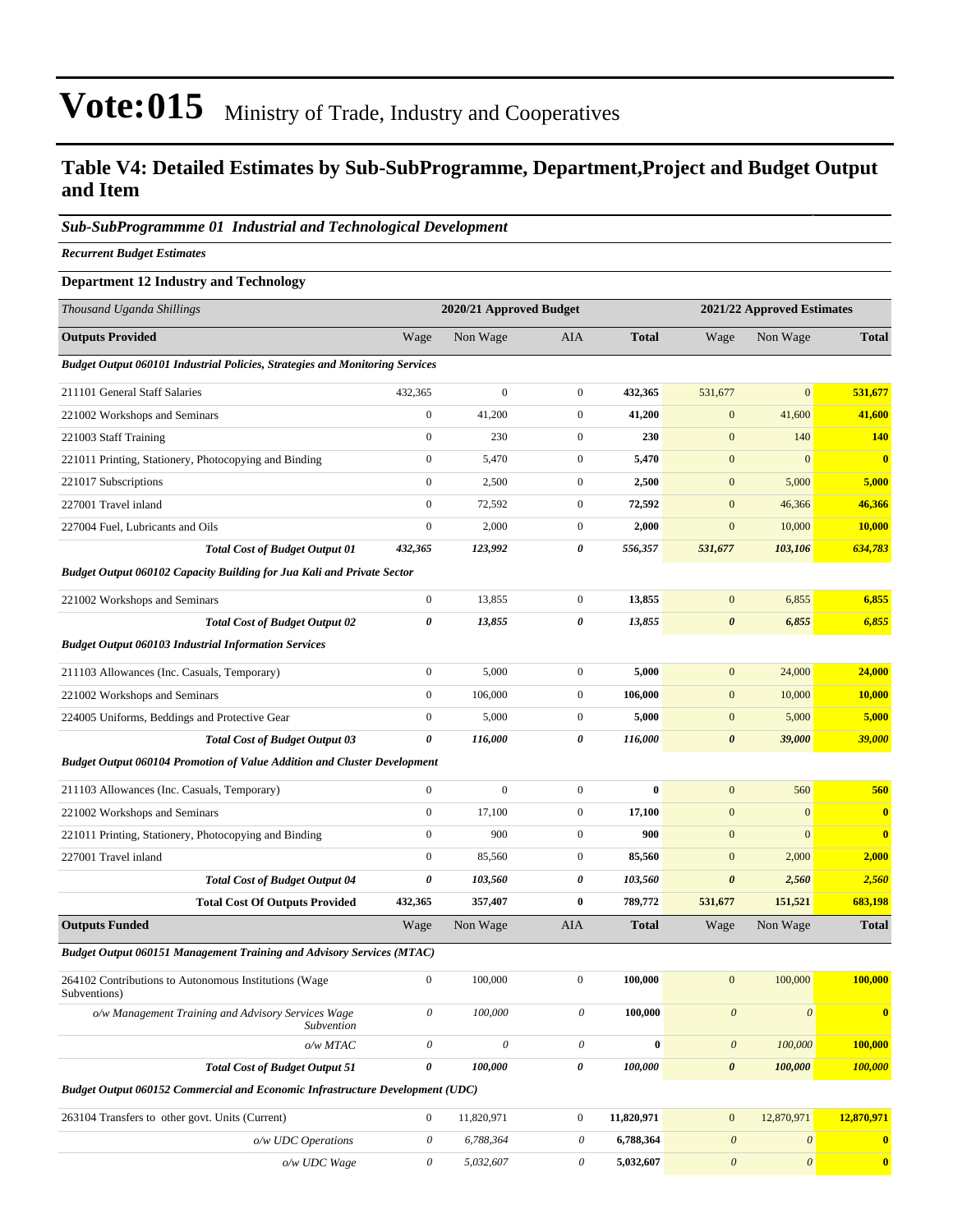| o/w Salary                                                                                            | $\theta$              | $\theta$   | $\theta$       | $\mathbf{0}$ | $\theta$              | 5,207,922  | 5,207,922               |
|-------------------------------------------------------------------------------------------------------|-----------------------|------------|----------------|--------------|-----------------------|------------|-------------------------|
| o/w Operations (Rent, utilities, Equipment maintenance,<br>Monitoring and Evaluation)                 | $\theta$              | $\theta$   | $\theta$       | $\mathbf{0}$ | $\boldsymbol{\theta}$ | 5,840,276  | 5,840,276               |
| $o/w$ Gratuity                                                                                        | $\theta$              | $\theta$   | $\theta$       | $\mathbf{0}$ | $\theta$              | 1.301.981  | 1.301.981               |
| $o/w$ NSSF                                                                                            | $\theta$              | $\theta$   | $\theta$       | $\mathbf{0}$ | $\theta$              | 520,792    | 520.792                 |
| 263204 Transfers to other govt. Units (Capital)                                                       | $\mathbf{0}$          | 28,100,787 | $\overline{0}$ | 28,100,787   | $\overline{0}$        | 20,851,937 | 20,851,937              |
| o/w Uganda Development Corporation Investment in Mabale<br>Tea Factory                                | $\theta$              | 6,200,000  | 0              | 6,200,000    | $\boldsymbol{0}$      | $\theta$   | $\bf{0}$                |
| o/w Uganda Development Corporation Investment in the<br>Integrated Cement, Lime and Mable Plants.     | $\theta$              | 3.200.000  | $\theta$       | 3.200.000    | $\theta$              | $\theta$   | $\overline{\mathbf{0}}$ |
| o/w Uganda Development Corporation Investment in Soroti<br><b>Fruit Factory</b>                       | $\theta$              | 10,000,787 | $\theta$       | 10,000,787   | $\boldsymbol{0}$      | $\theta$   | $\mathbf{0}$            |
| o/w Uganda Development Corporation Investment in Mutuma<br>Commercial Agencies Limited                | $\theta$              | 2,500,000  | $\theta$       | 2,500,000    | $\theta$              | $\theta$   | $\mathbf{0}$            |
| o/w Uganda Development Corporation Investment in Budadiri<br>Arabica Coffee Limited                   | $\theta$              | 4,200,000  | $\theta$       | 4,200,000    | $\mathcal{O}$         | $\theta$   | $\mathbf{0}$            |
| >/w Feasibility Studies/Business Plans/Business Valuations for<br>potential Projects.                 | $\theta$              | 2,000,000  | $\theta$       | 2,000,000    | $\mathcal{O}$         | $\theta$   | $\bf{0}$                |
| o/w Zombo Tea Factory                                                                                 | $\theta$              | $\theta$   | $\theta$       | $\bf{0}$     | $\theta$              | 1,360,000  | 1,360,000               |
| o/w Luwero Fruit Factory                                                                              | $\theta$              | $\theta$   | $\theta$       | $\mathbf{0}$ | $\theta$              | 7,313,150  | 7,313,150               |
| o/w Set up a Sheet Glass Plant                                                                        | $\theta$              | $\theta$   | $\theta$       | $\bf{0}$     | $\theta$              | 610,000    | 610,000                 |
| o/w Undertake Investment Appraisal / business plans /<br>business valuation on potential investments. | $\theta$              | $\theta$   | $\theta$       | $\mathbf{0}$ | $\theta$              | 2,000,000  | 2,000,000               |
| o/w Nwoya Fruit Factory                                                                               | $\theta$              | $\theta$   | $\theta$       | $\mathbf{0}$ | $\theta$              | 5,568,787  | 5.568.787               |
| o/w Soroti Fruit Factory                                                                              | $\theta$              | $\theta$   | $\theta$       | $\mathbf{0}$ | $\theta$              | 4,000,000  | 4,000,000               |
| <b>Total Cost of Budget Output 52</b>                                                                 | $\boldsymbol{\theta}$ | 39,921,758 | 0              | 39,921,758   | $\boldsymbol{\theta}$ | 33,722,908 | 33,722,908              |
| <b>Total Cost Of Outputs Funded</b>                                                                   | $\bf{0}$              | 40,021,758 | $\bf{0}$       | 40,021,758   | $\bf{0}$              | 33,822,908 | 33,822,908              |
| <b>Total Cost for Department 12</b>                                                                   | 432,365               | 40,379,165 | $\bf{0}$       | 40,811,530   | 531,677               | 33,974,428 | 34,506,105              |
| <b>Total Excluding Arrears</b>                                                                        | 432,365               | 40.379.165 | $\mathbf{0}$   | 40,811,530   | 531,677               | 33,974,428 | 34,506,105              |
|                                                                                                       |                       |            |                |              |                       |            |                         |

*Development Budget Estimates*

### **Project 1495 Rural Industrial Development Project (OVOP Project Phase III)**

| Thousand Uganda Shillings                                                           |                        | 2020/21 Approved Budget |                |              |                               | 2021/22 Approved Estimates |              |  |
|-------------------------------------------------------------------------------------|------------------------|-------------------------|----------------|--------------|-------------------------------|----------------------------|--------------|--|
| <b>Outputs Provided</b>                                                             | GoU Dev't External Fin |                         | <b>AIA</b>     | <b>Total</b> | <b>GoU Dev't External Fin</b> |                            | <b>Total</b> |  |
| <b>Budget Output 060101 Industrial Policies, Strategies and Monitoring Services</b> |                        |                         |                |              |                               |                            |              |  |
| 211103 Allowances (Inc. Casuals, Temporary)                                         | 21.920                 | $\overline{0}$          | $\overline{0}$ | 21,920       | 11,560                        | $\overline{0}$             | 11,560       |  |
| 221010 Special Meals and Drinks                                                     | 2,400                  | $\overline{0}$          | $\overline{0}$ | 2,400        | $\overline{0}$                | $\overline{0}$             | $\bf{0}$     |  |
| 221011 Printing, Stationery, Photocopying and Binding                               | 640                    | $\overline{0}$          | $\mathbf{0}$   | 640          | $\overline{0}$                | $\mathbf{0}$               | $\mathbf{0}$ |  |
| 221012 Small Office Equipment                                                       | 3,000                  | $\overline{0}$          | $\mathbf{0}$   | 3,000        | $\overline{0}$                | $\mathbf{0}$               | $\mathbf{0}$ |  |
| 222001 Telecommunications                                                           | $\mathbf{0}$           | $\overline{0}$          | $\mathbf{0}$   | $\mathbf{0}$ | 400                           | $\mathbf{0}$               | 400          |  |
| 225001 Consultancy Services- Short term                                             | 20,419                 | $\mathbf{0}$            | $\overline{0}$ | 20,419       | $\mathbf{0}$                  | $\mathbf{0}$               | $\mathbf{0}$ |  |
| 227004 Fuel, Lubricants and Oils                                                    | 14,040                 | $\overline{0}$          | $\overline{0}$ | 14.040       | 9,120                         | $\overline{0}$             | 9,120        |  |
| 228004 Maintenance - Other                                                          | 10,000                 | $\overline{0}$          | $\Omega$       | 10,000       | $\mathbf{0}$                  | $\mathbf{0}$               | $\mathbf{0}$ |  |
| <b>Total Cost Of Budget Output 060101</b>                                           | 72,419                 | 0                       | 0              | 72,419       | 21,080                        | $\boldsymbol{\theta}$      | 21,080       |  |
| <b>Budget Output 060102 Capacity Building for Jua Kali and Private Sector</b>       |                        |                         |                |              |                               |                            |              |  |
| 211103 Allowances (Inc. Casuals, Temporary)                                         | 12,650                 | $\overline{0}$          | $\overline{0}$ | 12,650       | 15,600                        | $\mathbf{0}$               | 15,600       |  |
| 221010 Special Meals and Drinks                                                     | 19,800                 | $\overline{0}$          | $\overline{0}$ | 19,800       | 6,400                         | $\overline{0}$             | 6,400        |  |
| 221011 Printing, Stationery, Photocopying and Binding                               | 1,760                  | 0                       | $\overline{0}$ | 1,760        | 1,280                         | $\mathbf{0}$               | 1,280        |  |
| 222001 Telecommunications                                                           | 1,100                  | $\overline{0}$          | $\mathbf{0}$   | 1,100        | 800                           | $\overline{0}$             | 800          |  |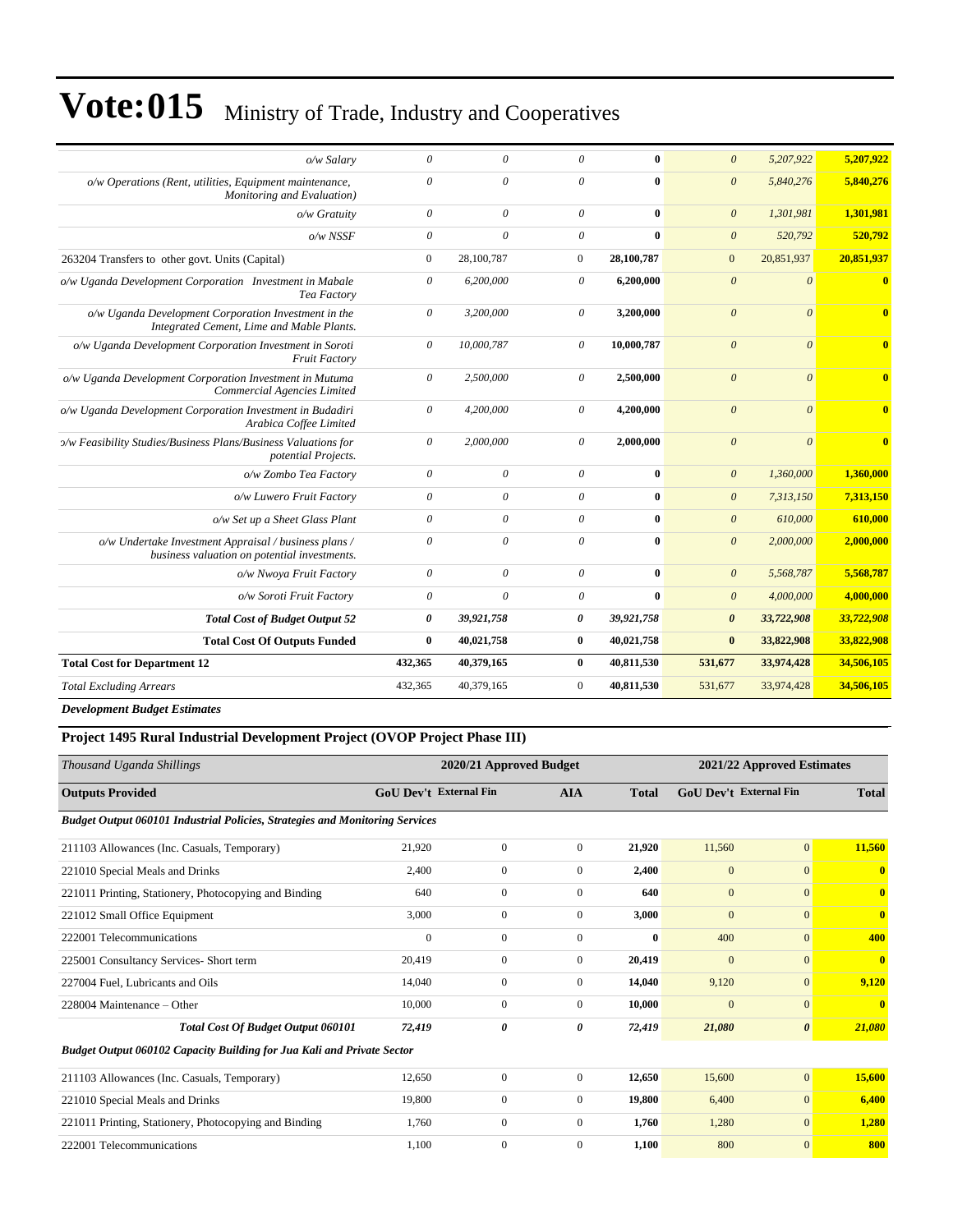| 223007 Other Utilities- (fuel, gas, firewood, charcoal)                              | 10,054                 | $\mathbf{0}$            | $\overline{0}$        | 10,054       | $\mathbf{0}$     | $\mathbf{0}$               | $\bf{0}$     |
|--------------------------------------------------------------------------------------|------------------------|-------------------------|-----------------------|--------------|------------------|----------------------------|--------------|
| 225001 Consultancy Services- Short term                                              | 7,920                  | $\boldsymbol{0}$        | $\boldsymbol{0}$      | 7,920        | $\mathbf{0}$     | $\boldsymbol{0}$           | $\bf{0}$     |
| 227004 Fuel, Lubricants and Oils                                                     | $\boldsymbol{0}$       | $\boldsymbol{0}$        | $\boldsymbol{0}$      | $\bf{0}$     | 7,904            | $\mathbf{0}$               | 7,904        |
| <b>Total Cost Of Budget Output 060102</b>                                            | 53,284                 | 0                       | 0                     | 53,284       | 31,984           | $\boldsymbol{\theta}$      | 31,984       |
| <b>Budget Output 060104 Promotion of Value Addition and Cluster Development</b>      |                        |                         |                       |              |                  |                            |              |
| 211103 Allowances (Inc. Casuals, Temporary)                                          | 16,560                 | $\boldsymbol{0}$        | $\boldsymbol{0}$      | 16,560       | 9,440            | $\boldsymbol{0}$           | 9,440        |
| 221001 Advertising and Public Relations                                              | $\boldsymbol{0}$       | $\boldsymbol{0}$        | $\boldsymbol{0}$      | $\bf{0}$     | 38,000           | $\boldsymbol{0}$           | 38,000       |
| 221010 Special Meals and Drinks                                                      | $\boldsymbol{0}$       | $\boldsymbol{0}$        | $\boldsymbol{0}$      | $\bf{0}$     | 1,200            | $\mathbf{0}$               | 1,200        |
| 222001 Telecommunications                                                            | $\overline{0}$         | $\boldsymbol{0}$        | $\boldsymbol{0}$      | $\bf{0}$     | 200              | $\mathbf{0}$               | <b>200</b>   |
| 225002 Consultancy Services-Long-term                                                | 92,000                 | $\boldsymbol{0}$        | $\boldsymbol{0}$      | 92,000       | $\mathbf{0}$     | $\mathbf{0}$               | $\bf{0}$     |
| 226002 Licenses                                                                      | $\boldsymbol{0}$       | $\mathbf{0}$            | $\boldsymbol{0}$      | $\bf{0}$     | 72,000           | $\mathbf{0}$               | 72,000       |
| 227004 Fuel, Lubricants and Oils                                                     | 8,424                  | $\boldsymbol{0}$        | $\boldsymbol{0}$      | 8,424        | 5,472            | $\mathbf{0}$               | 5,472        |
| <b>Total Cost Of Budget Output 060104</b>                                            | 116,984                | 0                       | $\boldsymbol{\theta}$ | 116,984      | 126,312          | $\boldsymbol{\theta}$      | 126,312      |
| <b>Total Cost for Outputs Provided</b>                                               | 242,687                | $\boldsymbol{0}$        | $\boldsymbol{0}$      | 242,687      | 179,376          | $\mathbf{0}$               | 179,376      |
| <b>Capital Purchases</b>                                                             | GoU Dev't External Fin |                         | <b>AIA</b>            | <b>Total</b> |                  | GoU Dev't External Fin     | <b>Total</b> |
| <b>Budget Output 060177 Purchase of Specialised Machinery &amp; Equipment</b>        |                        |                         |                       |              |                  |                            |              |
| 281504 Monitoring, Supervision & Appraisal of Capital work                           | 27,620                 | $\mathbf{0}$            | $\boldsymbol{0}$      | 27,620       | 30,200           | $\mathbf{0}$               | 30,200       |
| 312202 Machinery and Equipment                                                       | 916,630                | $\mathbf{0}$            | $\boldsymbol{0}$      | 916,630      | 933,300          | $\mathbf{0}$               | 933,300      |
| 314101 Petroleum Products                                                            | 20,826                 | $\boldsymbol{0}$        | $\boldsymbol{0}$      | 20,826       | 40,667           | $\mathbf{0}$               | 40,667       |
| 314201 Materials and supplies                                                        | $\boldsymbol{0}$       | $\boldsymbol{0}$        | $\boldsymbol{0}$      | $\bf{0}$     | 24,220           | $\mathbf{0}$               | 24,220       |
| <b>Total Cost Of Budget Output 060177</b>                                            | 965,076                | 0                       | 0                     | 965,076      | 1,028,387        | $\boldsymbol{\theta}$      | 1,028,387    |
| <b>Total Cost for Capital Purchases</b>                                              | 965,076                | $\boldsymbol{0}$        | $\boldsymbol{0}$      | 965,076      | 1,028,387        | $\mathbf{0}$               | 1,028,387    |
| <b>Total Cost for Project: 1495</b>                                                  | 1,207,763              | $\boldsymbol{0}$        | $\boldsymbol{0}$      | 1,207,763    | 1,207,763        | $\mathbf{0}$               | 1,207,763    |
| <b>Total Excluding Arrears</b>                                                       | 1,207,763              | $\mathbf{0}$            | $\boldsymbol{0}$      | 1,207,763    | 1,207,763        | $\mathbf{0}$               | 1,207,763    |
|                                                                                      | GoU                    | <b>External Fin</b>     | <b>AIA</b>            | <b>Total</b> | GoU              | <b>External Fin</b>        | <b>Total</b> |
| <b>Total Cost for Sub-SubProgramme 01</b>                                            | 42,019,293             | $\bf{0}$                | $\bf{0}$              | 42,019,293   | 35,713,868       | $\bf{0}$                   | 35,713,868   |
| <b>Total Excluding Arrears</b>                                                       | 42,019,293             | $\boldsymbol{0}$        | $\boldsymbol{0}$      | 42,019,293   | 35,713,868       | $\mathbf{0}$               | 35,713,868   |
| Sub-SubProgrammme 02 Cooperative Development                                         |                        |                         |                       |              |                  |                            |              |
| <b>Recurrent Budget Estimates</b>                                                    |                        |                         |                       |              |                  |                            |              |
| <b>Department 13 Cooperatives Development</b>                                        |                        |                         |                       |              |                  |                            |              |
| Thousand Uganda Shillings                                                            |                        | 2020/21 Approved Budget |                       |              |                  | 2021/22 Approved Estimates |              |
| <b>Outputs Provided</b>                                                              | Wage                   | Non Wage                | AIA                   | <b>Total</b> | Wage             | Non Wage                   | <b>Total</b> |
| <b>Budget Output 060201 Cooperative Policies, Strategies and Monitoring services</b> |                        |                         |                       |              |                  |                            |              |
| 211101 General Staff Salaries                                                        | 228,895                | $\boldsymbol{0}$        | $\boldsymbol{0}$      | 228,895      | 228,895          | $\mathbf{0}$               | 228,895      |
| 211103 Allowances (Inc. Casuals, Temporary)                                          | $\boldsymbol{0}$       | 72,060                  | $\boldsymbol{0}$      | 72,060       | $\boldsymbol{0}$ | 25,000                     | 25,000       |
| 221002 Workshops and Seminars                                                        | $\boldsymbol{0}$       | 10,000                  | $\boldsymbol{0}$      | 10,000       | $\boldsymbol{0}$ | $\mathbf{0}$               | $\mathbf{0}$ |
| 221008 Computer supplies and Information Technology (IT)                             | $\boldsymbol{0}$       | 1,200                   | $\boldsymbol{0}$      | 1,200        | $\boldsymbol{0}$ | $\boldsymbol{0}$           | $\mathbf{0}$ |
| 221009 Welfare and Entertainment                                                     | $\boldsymbol{0}$       | 3,915                   | $\boldsymbol{0}$      | 3,915        | $\mathbf{0}$     | $\mathbf{0}$               | $\mathbf{0}$ |
| 221011 Printing, Stationery, Photocopying and Binding                                | $\boldsymbol{0}$       | 2,178                   | $\boldsymbol{0}$      | 2,178        | $\boldsymbol{0}$ | 2,000                      | 2,000        |
| 222001 Telecommunications                                                            | $\boldsymbol{0}$       | 2,000                   | $\boldsymbol{0}$      | 2,000        | $\boldsymbol{0}$ | $\mathbf{0}$               | $\bf{0}$     |
| 227001 Travel inland                                                                 | $\boldsymbol{0}$       | 18,600                  | $\boldsymbol{0}$      | 18,600       | $\boldsymbol{0}$ | $\boldsymbol{0}$           | $\bf{0}$     |
| 227004 Fuel, Lubricants and Oils                                                     | $\boldsymbol{0}$       | 11,000                  | $\mathbf{0}$          | 11,000       | $\boldsymbol{0}$ | 8,000                      | 8,000        |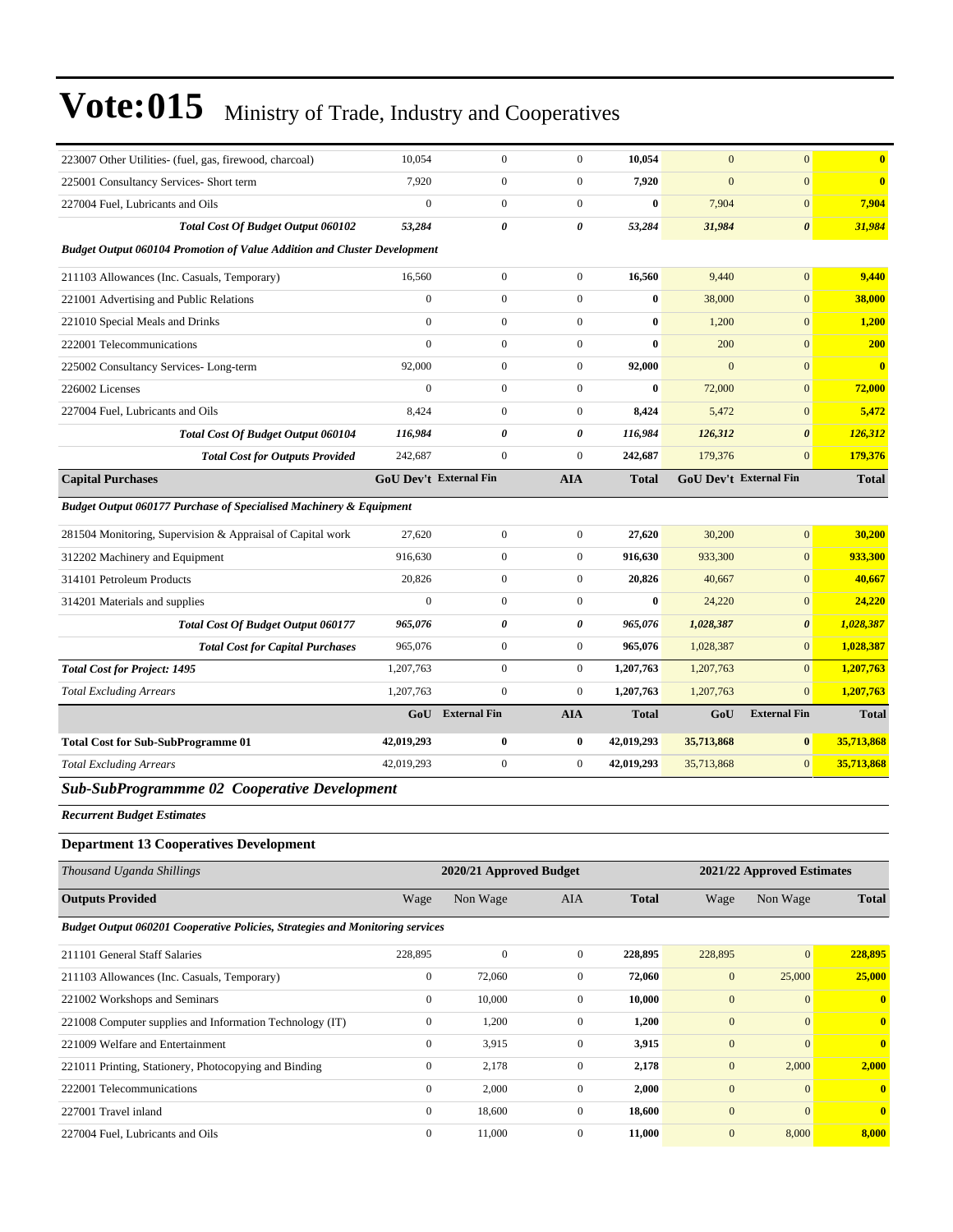| 228002 Maintenance - Vehicles                                                     | $\mathbf{0}$          | 2,200        | $\boldsymbol{0}$ | 2,200        | $\mathbf{0}$          | $\mathbf{0}$  | $\overline{\mathbf{0}}$ |  |  |
|-----------------------------------------------------------------------------------|-----------------------|--------------|------------------|--------------|-----------------------|---------------|-------------------------|--|--|
| <b>Total Cost of Budget Output 01</b>                                             | 228,895               | 123,153      | 0                | 352,048      | 228,895               | 35,000        | 263,895                 |  |  |
| <b>Budget Output 060202 Cooperatives Establishment and Management</b>             |                       |              |                  |              |                       |               |                         |  |  |
| 211103 Allowances (Inc. Casuals, Temporary)                                       | $\mathbf{0}$          | 80,000       | $\mathbf{0}$     | 80,000       | $\mathbf{0}$          | 72,000        | 72,000                  |  |  |
| 227001 Travel inland                                                              | $\mathbf{0}$          | 69,385       | $\boldsymbol{0}$ | 69,385       | $\mathbf{0}$          | $\mathbf{0}$  | $\mathbf{0}$            |  |  |
| 227004 Fuel, Lubricants and Oils                                                  | $\mathbf{0}$          | $\mathbf{0}$ | $\mathbf{0}$     | $\bf{0}$     | $\mathbf{0}$          | 25,000        | 25,000                  |  |  |
| 282104 Compensation to 3rd Parties                                                | $\mathbf{0}$          | 9,847,116    | $\overline{0}$   | 9,847,116    | $\mathbf{0}$          | 15,000,000    | 15,000,000              |  |  |
| <b>Total Cost of Budget Output 02</b>                                             | $\boldsymbol{\theta}$ | 9,996,500    | 0                | 9,996,500    | $\boldsymbol{\theta}$ | 15,097,000    | 15,097,000              |  |  |
| <b>Budget Output 060203 Cooperatives Skill Development and Awareness Creation</b> |                       |              |                  |              |                       |               |                         |  |  |
| 211103 Allowances (Inc. Casuals, Temporary)                                       | $\mathbf{0}$          | 70,000       | $\mathbf{0}$     | 70,000       | $\mathbf{0}$          | 23,000        | 23,000                  |  |  |
| 221003 Staff Training                                                             | $\Omega$              | 39,000       | $\mathbf{0}$     | 39,000       | $\mathbf{0}$          | $\mathbf{0}$  | $\overline{\mathbf{0}}$ |  |  |
| 221011 Printing, Stationery, Photocopying and Binding                             | $\mathbf{0}$          | $\Omega$     | $\mathbf{0}$     | $\bf{0}$     | $\mathbf{0}$          | 3,566         | 3,566                   |  |  |
| 227002 Travel abroad                                                              | $\mathbf{0}$          | 9,000        | $\mathbf{0}$     | 9,000        | $\mathbf{0}$          | $\mathbf{0}$  | $\bf{0}$                |  |  |
| 227004 Fuel, Lubricants and Oils                                                  | $\mathbf{0}$          | $\mathbf{0}$ | $\mathbf{0}$     | $\bf{0}$     | $\mathbf{0}$          | 7,000         | 7,000                   |  |  |
| <b>Total Cost of Budget Output 03</b>                                             | $\boldsymbol{\theta}$ | 118,000      | $\theta$         | 118,000      | $\boldsymbol{\theta}$ | 33,566        | 33,566                  |  |  |
| <b>Total Cost Of Outputs Provided</b>                                             | 228,895               | 10,237,653   | $\bf{0}$         | 10,466,548   | 228,895               | 15,165,566    | 15,394,461              |  |  |
| <b>Outputs Funded</b>                                                             | Wage                  | Non Wage     | <b>AIA</b>       | <b>Total</b> | Wage                  | Non Wage      | <b>Total</b>            |  |  |
| <b>Budget Output 060251 Regulation of Warehouse Receipt System</b>                |                       |              |                  |              |                       |               |                         |  |  |
| 264101 Contributions to Autonomous Institutions                                   | $\mathbf{0}$          | 7,594,329    | $\overline{0}$   | 7,594,329    | $\mathbf{0}$          | 3,306,795     | 3,306,795               |  |  |
| o/w Uganda Warehouse Receipt System Authority                                     | $\theta$              | 2,388,809    | $\theta$         | 2,388,809    | $\theta$              | $\mathcal{O}$ | $\overline{\mathbf{0}}$ |  |  |
| o/w UWRSA - Construction of Silos.                                                | $\theta$              | 5,205,520    | $\theta$         | 5,205,520    | $\theta$              | $\theta$      | $\overline{\mathbf{0}}$ |  |  |
| o/w Uganda Warehouse Receipt System Authority                                     | $\theta$              | $\theta$     | $\theta$         | $\mathbf{0}$ | $\theta$              | 3,306,795     | 3,306,795               |  |  |
| 264102 Contributions to Autonomous Institutions (Wage<br>Subventions)             | $\mathbf{0}$          | 1,304,880    | $\overline{0}$   | 1,304,880    | $\mathbf{0}$          | 1,609,991     | 1,609,991               |  |  |
| o/w Uganda Warehouse Receipt System Authority                                     | $\theta$              | 1,304,880    | $\theta$         | 1,304,880    | $\theta$              | $\theta$      | $\overline{\mathbf{0}}$ |  |  |
| o/w Uganda Warehouse Receipt System Authority                                     | $\theta$              | $\theta$     | $\theta$         | $\mathbf{0}$ | $\boldsymbol{\theta}$ | 1,609,991     | 1,609,991               |  |  |
| <b>Total Cost of Budget Output 51</b>                                             | $\theta$              | 8,899,209    | 0                | 8,899,209    | $\boldsymbol{\theta}$ | 4,916,786     | 4,916,786               |  |  |
| <b>Total Cost Of Outputs Funded</b>                                               | $\mathbf{0}$          | 8,899,209    | $\bf{0}$         | 8,899,209    | $\bf{0}$              | 4,916,786     | 4,916,786               |  |  |
| <b>Total Cost for Department 13</b>                                               | 228,895               | 19,136,862   | $\bf{0}$         | 19,365,757   | 228,895               | 20,082,352    | 20,311,247              |  |  |
| <b>Total Excluding Arrears</b>                                                    | 228.895               | 19.136.862   | $\mathbf{0}$     | 19,365,757   | 228,895               | 20,082,352    | 20,311,247              |  |  |

|                                           | GoU        | <b>External Fin</b> | AIA | <b>Total</b> | GoU        | <b>External Fin</b> | <b>Total</b> |
|-------------------------------------------|------------|---------------------|-----|--------------|------------|---------------------|--------------|
| <b>Total Cost for Sub-SubProgramme 02</b> | 19,365,757 | 0                   |     | 19.365.757   | 20.311.247 |                     | 20,311,247   |
| <b>Total Excluding Arrears</b>            | 19,365,757 |                     |     | 19.365.757   | 20.311.247 |                     | 20.311.247   |

### *Sub-SubProgrammme 04 Trade Development*

*Recurrent Budget Estimates*

### **Department 07 External Trade**

| Thousand Uganda Shillings                                                      | 2020/21 Approved Budget<br>2021/22 Approved Estimates |          |              |         |                |                |              |
|--------------------------------------------------------------------------------|-------------------------------------------------------|----------|--------------|---------|----------------|----------------|--------------|
| <b>Outputs Provided</b>                                                        | Wage                                                  | Non Wage | AIA          | Total   | Wage           | Non Wage       | <b>Total</b> |
| <b>Budget Output 060401 Trade Policies, Strategies and Monitoring Services</b> |                                                       |          |              |         |                |                |              |
| 211101 General Staff Salaries                                                  | 193.730                                               | $\Omega$ | $\Omega$     | 193.730 | 213,730        | $\overline{0}$ | 213,730      |
| 221005 Hire of Venue (chairs, projector, etc)                                  |                                                       | 75,953   | $\mathbf{0}$ | 75,953  | $\overline{0}$ | 2,845          | 2,845        |
| 227001 Travel inland                                                           |                                                       | 23,440   | $\Omega$     | 23,440  | $\overline{0}$ | 14,440         | 14,440       |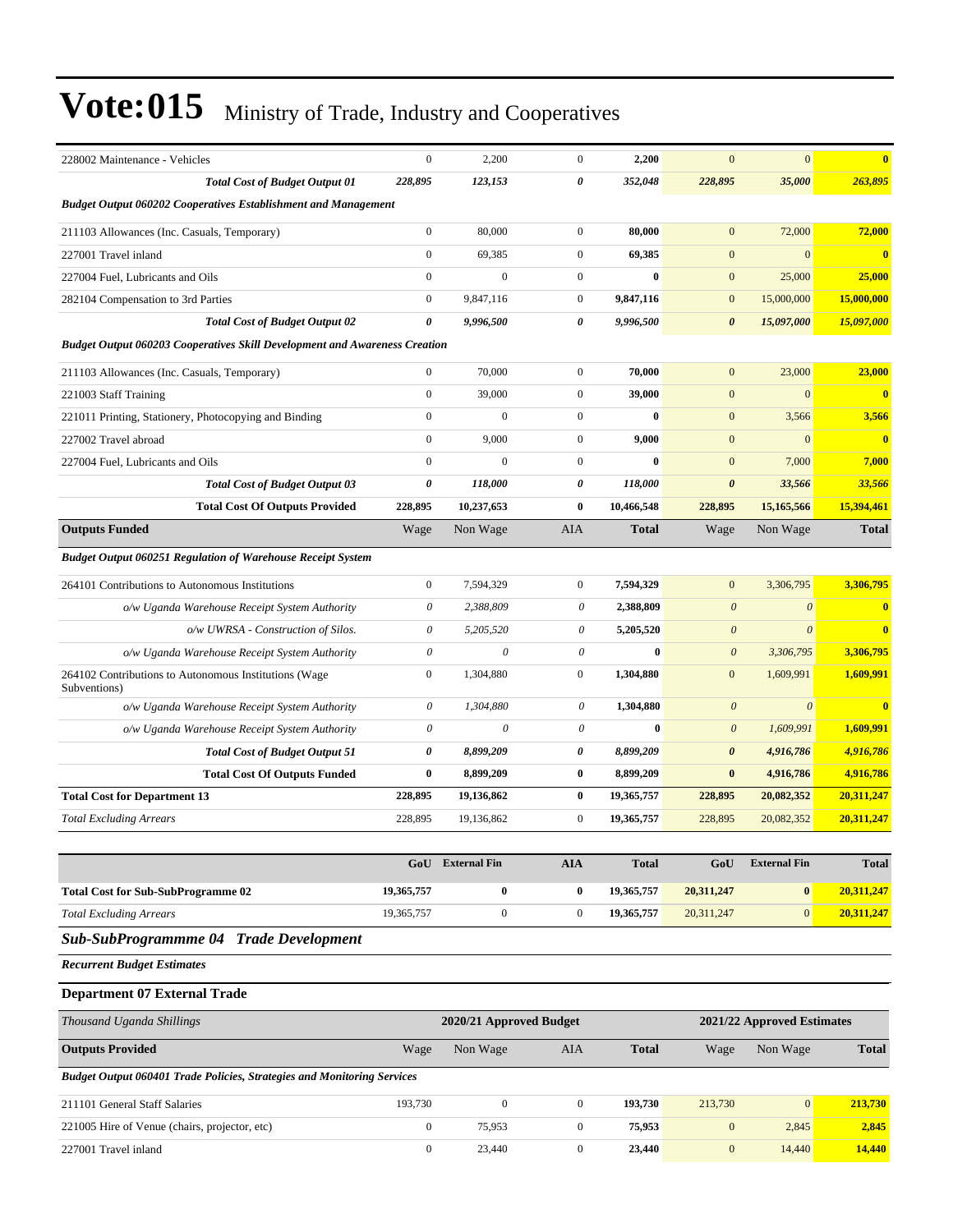| 227004 Fuel, Lubricants and Oils                                                                   | $\boldsymbol{0}$      | 39,000                  | $\mathbf{0}$     | 39,000       | $\mathbf{0}$          | 8,000                            | 8,000        |
|----------------------------------------------------------------------------------------------------|-----------------------|-------------------------|------------------|--------------|-----------------------|----------------------------------|--------------|
| <b>Total Cost of Budget Output 01</b>                                                              | 193,730               | 138,393                 | 0                | 332,123      | 213,730               | 25,285                           | 239,015      |
| <b>Budget Output 060402 Trade Negotiation</b>                                                      |                       |                         |                  |              |                       |                                  |              |
| 221002 Workshops and Seminars                                                                      | $\boldsymbol{0}$      | $\mathbf{0}$            | $\mathbf{0}$     | $\bf{0}$     | $\mathbf{0}$          | 5,285                            | 5,285        |
| 221010 Special Meals and Drinks                                                                    | $\boldsymbol{0}$      | 6,000                   | $\mathbf{0}$     | 6,000        | $\mathbf{0}$          | $\mathbf{0}$                     | $\mathbf{0}$ |
| 221011 Printing, Stationery, Photocopying and Binding                                              | $\boldsymbol{0}$      | 4,000                   | $\boldsymbol{0}$ | 4,000        | $\boldsymbol{0}$      | $\mathbf{0}$                     | $\bf{0}$     |
| 227002 Travel abroad                                                                               | $\boldsymbol{0}$      | 40,000                  | $\mathbf{0}$     | 40,000       | $\boldsymbol{0}$      | 20,000                           | 20,000       |
| <b>Total Cost of Budget Output 02</b>                                                              | $\boldsymbol{\theta}$ | 50,000                  | 0                | 50,000       | $\boldsymbol{\theta}$ | 25,285                           | 25,285       |
| <b>Budget Output 060403 Capacity Building for Trade Facilitating Institutions</b>                  |                       |                         |                  |              |                       |                                  |              |
| 221002 Workshops and Seminars                                                                      | $\boldsymbol{0}$      | 4,000                   | $\mathbf{0}$     | 4,000        | $\mathbf{0}$          | 24,000                           | 24,000       |
| 221011 Printing, Stationery, Photocopying and Binding                                              | $\boldsymbol{0}$      | 1,000                   | $\boldsymbol{0}$ | 1,000        | $\mathbf{0}$          | 1,285                            | 1,285        |
| 225001 Consultancy Services- Short term                                                            | $\boldsymbol{0}$      | 20,000                  | $\boldsymbol{0}$ | 20,000       | $\boldsymbol{0}$      | $\mathbf{0}$                     | $\bf{0}$     |
| <b>Total Cost of Budget Output 03</b>                                                              | 0                     | 25,000                  | 0                | 25,000       | $\pmb{\theta}$        | 25,285                           | 25,285       |
| <b>Budget Output 060404 Trade Information and Product Market Research</b>                          |                       |                         |                  |              |                       |                                  |              |
| 221011 Printing, Stationery, Photocopying and Binding                                              | $\boldsymbol{0}$      | 6,000                   | $\boldsymbol{0}$ | 6,000        | $\mathbf{0}$          | 6,000                            | 6,000        |
| 227001 Travel inland                                                                               | $\boldsymbol{0}$      | 36,000                  | $\boldsymbol{0}$ | 36,000       | $\boldsymbol{0}$      | 14,285                           | 14,285       |
| 227004 Fuel, Lubricants and Oils                                                                   | $\boldsymbol{0}$      | 5,000                   | 0                | 5,000        | $\mathbf{0}$          | 5,000                            | 5,000        |
| <b>Total Cost of Budget Output 04</b>                                                              | $\boldsymbol{\theta}$ | 47,000                  | 0                | 47,000       | $\boldsymbol{\theta}$ | 25,285                           | 25,285       |
| Budget Output 060405 Economic Integration and Market Access (Bilateral, Regional and Multilateral) |                       |                         |                  |              |                       |                                  |              |
| 221005 Hire of Venue (chairs, projector, etc)                                                      | $\boldsymbol{0}$      | 9,128                   | $\mathbf{0}$     | 9,128        | $\mathbf{0}$          | $\mathbf{0}$                     | $\mathbf{0}$ |
| 221011 Printing, Stationery, Photocopying and Binding                                              | $\boldsymbol{0}$      | $\mathbf{0}$            | $\boldsymbol{0}$ | $\bf{0}$     | $\mathbf{0}$          | 4,000                            | 4,000        |
| 227002 Travel abroad                                                                               | $\boldsymbol{0}$      | 28,686                  | $\mathbf{0}$     | 28,686       | $\boldsymbol{0}$      | 21,285                           | 21,285       |
| <b>Total Cost of Budget Output 05</b>                                                              | 0                     | 37,814                  | 0                | 37,814       | $\boldsymbol{\theta}$ | 25,285                           | 25,285       |
| <b>Total Cost Of Outputs Provided</b>                                                              | 193,730               | 298,207                 | $\bf{0}$         | 491,937      | 213,730               | 126,423                          | 340,153      |
| <b>Outputs Funded</b>                                                                              | Wage                  | Non Wage                | AIA              | <b>Total</b> | Wage                  | Non Wage                         | <b>Total</b> |
| <b>Budget Output 060452 Support to AGOA Secretariat</b>                                            |                       |                         |                  |              |                       |                                  |              |
| 264101 Contributions to Autonomous Institutions                                                    | $\boldsymbol{0}$      | 1,041,562               | $\boldsymbol{0}$ | 1,041,562    | $\mathbf{0}$          |                                  | 550,329      |
|                                                                                                    | $\theta$              | 1,041,562               | 0                | 1,041,562    | $\boldsymbol{\theta}$ | 550,329<br>$\boldsymbol{\theta}$ | $\mathbf{0}$ |
| o/w AGOA<br>o/wAGOA                                                                                | $\boldsymbol{\theta}$ | 0                       | 0                | $\bf{0}$     | $\boldsymbol{\theta}$ | 550,329                          | 550,329      |
| <b>Total Cost of Budget Output 52</b>                                                              | 0                     | 1,041,562               | 0                | 1,041,562    | 0                     | 550,329                          | 550,329      |
| <b>Total Cost Of Outputs Funded</b>                                                                | $\bf{0}$              | 1,041,562               | $\bf{0}$         | 1,041,562    | $\bf{0}$              | 550,329                          | 550,329      |
| <b>Total Cost for Department 07</b>                                                                | 193,730               | 1,339,769               | $\boldsymbol{0}$ | 1,533,499    | 213,730               | 676,752                          | 890,483      |
| <b>Total Excluding Arrears</b>                                                                     | 193,730               | 1,339,769               | $\boldsymbol{0}$ | 1,533,499    | 213,730               | 676,752                          | 890,483      |
| <b>Department 08 Internal Trade</b>                                                                |                       |                         |                  |              |                       |                                  |              |
| Thousand Uganda Shillings                                                                          |                       | 2020/21 Approved Budget |                  |              |                       | 2021/22 Approved Estimates       |              |
|                                                                                                    |                       |                         |                  |              |                       |                                  |              |
| <b>Outputs Provided</b>                                                                            | Wage                  | Non Wage                | AIA              | <b>Total</b> | Wage                  | Non Wage                         | <b>Total</b> |
| <b>Budget Output 060401 Trade Policies, Strategies and Monitoring Services</b>                     |                       |                         |                  |              |                       |                                  |              |
| 211101 General Staff Salaries                                                                      | 246,979               | $\boldsymbol{0}$        | $\boldsymbol{0}$ | 246,979      | 275,764               | $\boldsymbol{0}$                 | 275,764      |
| 211103 Allowances (Inc. Casuals, Temporary)                                                        | $\boldsymbol{0}$      | $\boldsymbol{0}$        | $\boldsymbol{0}$ | $\bf{0}$     | $\mathbf{0}$          | 360                              | <b>360</b>   |
| 221002 Workshops and Seminars                                                                      |                       |                         |                  |              |                       |                                  |              |
|                                                                                                    | $\boldsymbol{0}$      | 30,000                  | $\boldsymbol{0}$ | 30,000       | $\boldsymbol{0}$      | 76,390                           | 76,390       |
| 221011 Printing, Stationery, Photocopying and Binding                                              | $\boldsymbol{0}$      | 24,000                  | $\boldsymbol{0}$ | 24,000       | $\boldsymbol{0}$      | 22,000                           | 22,000       |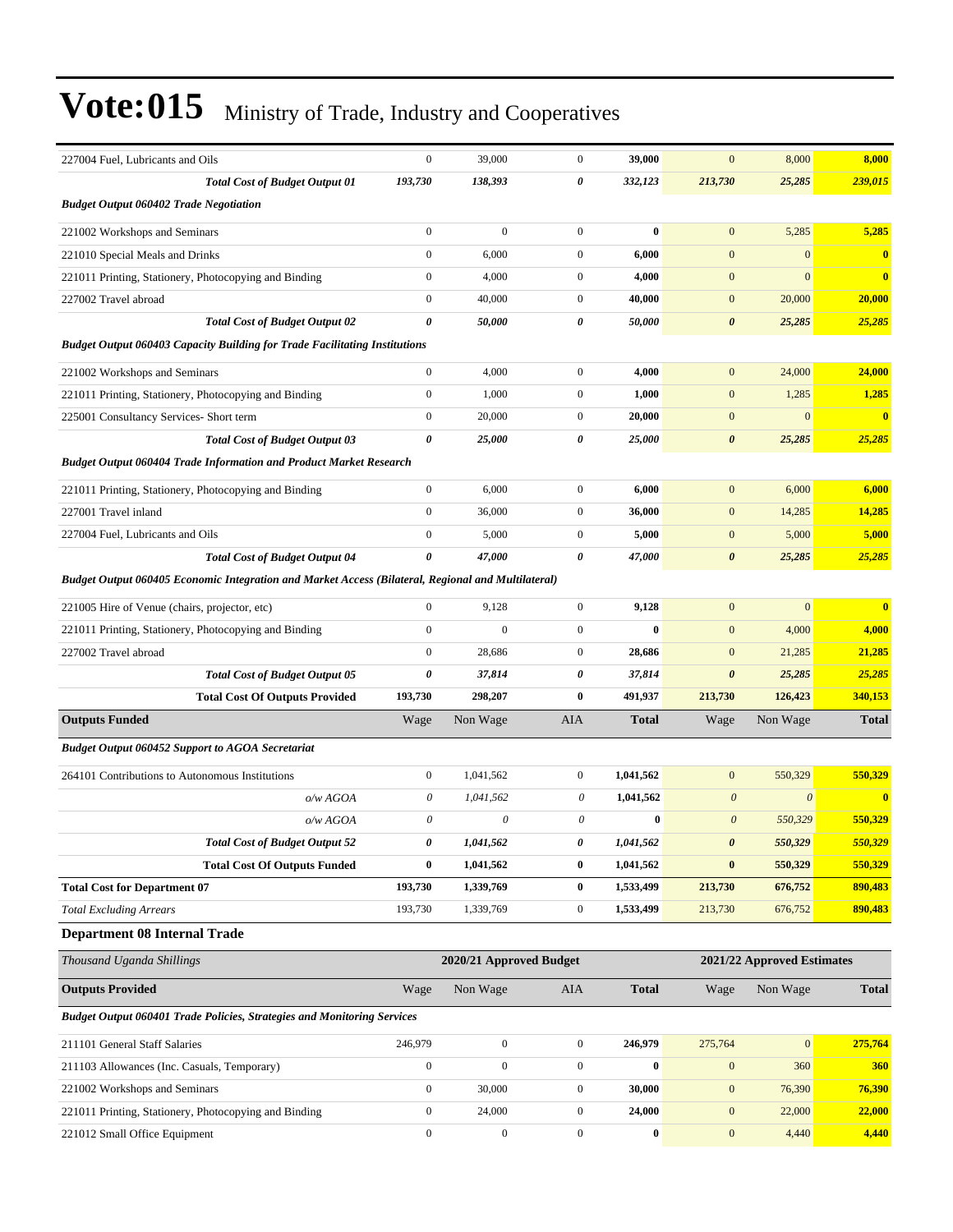| 227001 Travel inland                                                                               | $\mathbf{0}$          | 78,340                  | $\mathbf{0}$     | 78,340       | $\mathbf{0}$          | 30,425                     | 30,425                  |
|----------------------------------------------------------------------------------------------------|-----------------------|-------------------------|------------------|--------------|-----------------------|----------------------------|-------------------------|
| <b>Total Cost of Budget Output 01</b>                                                              | 246,979               | 132,340                 | 0                | 379,319      | 275,764               | 133,615                    | 409,379                 |
| <b>Budget Output 060403 Capacity Building for Trade Facilitating Institutions</b>                  |                       |                         |                  |              |                       |                            |                         |
| 211103 Allowances (Inc. Casuals, Temporary)                                                        | $\boldsymbol{0}$      | 3,660                   | $\boldsymbol{0}$ | 3,660        | $\mathbf{0}$          | $\mathbf{0}$               | $\overline{\mathbf{0}}$ |
| 221002 Workshops and Seminars                                                                      | $\boldsymbol{0}$      | 57,057                  | $\mathbf{0}$     | 57,057       | $\mathbf{0}$          | 13,980                     | 13,980                  |
| 221011 Printing, Stationery, Photocopying and Binding                                              | $\boldsymbol{0}$      | 15,100                  | $\boldsymbol{0}$ | 15,100       | $\mathbf{0}$          | $\mathbf{0}$               | $\bf{0}$                |
| 222001 Telecommunications                                                                          | $\mathbf{0}$          | 1,190                   | $\boldsymbol{0}$ | 1,190        | $\mathbf{0}$          | $\mathbf{0}$               | $\bf{0}$                |
| <b>Total Cost of Budget Output 03</b>                                                              | $\boldsymbol{\theta}$ | 77,007                  | 0                | 77,007       | $\boldsymbol{\theta}$ | 13,980                     | 13,980                  |
| <b>Budget Output 060404 Trade Information and Product Market Research</b>                          |                       |                         |                  |              |                       |                            |                         |
| 211103 Allowances (Inc. Casuals, Temporary)                                                        | $\boldsymbol{0}$      | 15,570                  | $\boldsymbol{0}$ | 15,570       | $\mathbf{0}$          | $\overline{0}$             | $\bf{0}$                |
| 221001 Advertising and Public Relations                                                            | $\mathbf{0}$          | 5,000                   | $\boldsymbol{0}$ | 5,000        | $\mathbf{0}$          | $\mathbf{0}$               | $\bf{0}$                |
| 221002 Workshops and Seminars                                                                      | $\boldsymbol{0}$      | 21,200                  | $\boldsymbol{0}$ | 21,200       | $\mathbf{0}$          | $\mathbf{0}$               | $\bf{0}$                |
| 221005 Hire of Venue (chairs, projector, etc)                                                      | $\boldsymbol{0}$      | 3,000                   | $\boldsymbol{0}$ | 3,000        | $\mathbf{0}$          | $\mathbf{0}$               | $\bf{0}$                |
| 221011 Printing, Stationery, Photocopying and Binding                                              | $\mathbf{0}$          | 8,933                   | $\boldsymbol{0}$ | 8,933        | $\mathbf{0}$          | $\mathbf{0}$               | $\bf{0}$                |
| 222001 Telecommunications                                                                          | $\boldsymbol{0}$      | 1,200                   | $\boldsymbol{0}$ | 1,200        | $\mathbf{0}$          | $\mathbf{0}$               | $\bf{0}$                |
| 227001 Travel inland                                                                               | $\mathbf{0}$          | 39,900                  | $\mathbf{0}$     | 39,900       | $\mathbf{0}$          | 5,750                      | 5,750                   |
| <b>Total Cost of Budget Output 04</b>                                                              | 0                     | 94,803                  | 0                | 94,803       | $\boldsymbol{\theta}$ | 5,750                      | 5,750                   |
| Budget Output 060405 Economic Integration and Market Access (Bilateral, Regional and Multilateral) |                       |                         |                  |              |                       |                            |                         |
| 221002 Workshops and Seminars                                                                      | $\mathbf{0}$          | 4,000                   | $\mathbf{0}$     | 4,000        | $\mathbf{0}$          | $\overline{0}$             | $\bf{0}$                |
| 227002 Travel abroad                                                                               | $\mathbf{0}$          | 8,480                   | $\boldsymbol{0}$ | 8,480        | $\mathbf{0}$          | $\mathbf{0}$               | $\bf{0}$                |
| <b>Total Cost of Budget Output 05</b>                                                              | 0                     | 12,480                  | 0                | 12,480       | $\boldsymbol{\theta}$ | $\boldsymbol{\theta}$      | $\boldsymbol{\theta}$   |
| <b>Total Cost Of Outputs Provided</b>                                                              | 246,979               | 316,630                 | $\bf{0}$         | 563,609      | 275,764               | 153,345                    | 429,109                 |
| <b>Total Cost for Department 08</b>                                                                | 246,979               | 316,630                 | 0                | 563,609      | 275,764               | 153,345                    | 429,109                 |
| <b>Total Excluding Arrears</b>                                                                     | 246,979               | 316,630                 | $\mathbf{0}$     | 563,609      | 275,764               | 153,345                    | 429,109                 |
| Department 16 Directorate of Trade, Industry and Cooperatives                                      |                       |                         |                  |              |                       |                            |                         |
| Thousand Uganda Shillings                                                                          |                       | 2020/21 Approved Budget |                  |              |                       | 2021/22 Approved Estimates |                         |
| <b>Outputs Provided</b>                                                                            | Wage                  | Non Wage                | AIA              | <b>Total</b> | Wage                  | Non Wage                   | <b>Total</b>            |
| <b>Budget Output 060401 Trade Policies, Strategies and Monitoring Services</b>                     |                       |                         |                  |              |                       |                            |                         |
| 211101 General Staff Salaries                                                                      | 48,785                | $\boldsymbol{0}$        | $\mathbf{0}$     | 48,785       | $\mathbf{0}$          | $\mathbf{0}$               | $\overline{\mathbf{0}}$ |
| 211103 Allowances (Inc. Casuals, Temporary)                                                        | $\boldsymbol{0}$      | 25,080                  | $\boldsymbol{0}$ | 25,080       | $\mathbf{0}$          | $\mathbf{0}$               | $\bf{0}$                |
| 221002 Workshops and Seminars                                                                      | $\boldsymbol{0}$      | 20,000                  | $\boldsymbol{0}$ | 20,000       | $\mathbf{0}$          | $\mathbf{0}$               | $\bf{0}$                |
| <b>Total Cost of Budget Output 01</b>                                                              | 48,785                | 45,080                  | 0                | 93,865       | $\boldsymbol{\theta}$ | $\boldsymbol{\theta}$      | $\boldsymbol{\theta}$   |
| <b>Total Cost Of Outputs Provided</b>                                                              | 48,785                | 45,080                  | $\bf{0}$         | 93,865       | $\bf{0}$              | $\bf{0}$                   | $\bf{0}$                |
| <b>Total Cost for Department 16</b>                                                                | 48,785                | 45,080                  | $\bf{0}$         | 93,865       | $\boldsymbol{0}$      | $\bf{0}$                   | $\overline{\mathbf{0}}$ |
| <b>Total Excluding Arrears</b>                                                                     | 48,785                | 45,080                  | $\boldsymbol{0}$ | 93,865       | $\boldsymbol{0}$      | $\mathbf{0}$               | $\bf{0}$                |
|                                                                                                    |                       |                         |                  |              |                       |                            |                         |

*Development Budget Estimates*

### **Project 1291 Regional Integration Implementation Programme [RIIP] Support for Uganda**

| Thousand Uganda Shillings                                                      |                        | 2020/21 Approved Budget |     |         |                               | 2021/22 Approved Estimates |              |  |
|--------------------------------------------------------------------------------|------------------------|-------------------------|-----|---------|-------------------------------|----------------------------|--------------|--|
| <b>Outputs Provided</b>                                                        | GoU Dev't External Fin |                         | AIA | Total   | <b>GoU</b> Dev't External Fin |                            | <b>Total</b> |  |
| <b>Budget Output 060401 Trade Policies, Strategies and Monitoring Services</b> |                        |                         |     |         |                               |                            |              |  |
| 211102 Contract Staff Salaries                                                 |                        | 80,424                  |     | 80.424  | $\mathbf{0}$                  | 80,424                     | 80,424       |  |
| 211103 Allowances (Inc. Casuals, Temporary)                                    |                        | 243.731                 |     | 243,731 |                               | 143,731                    | 143,731      |  |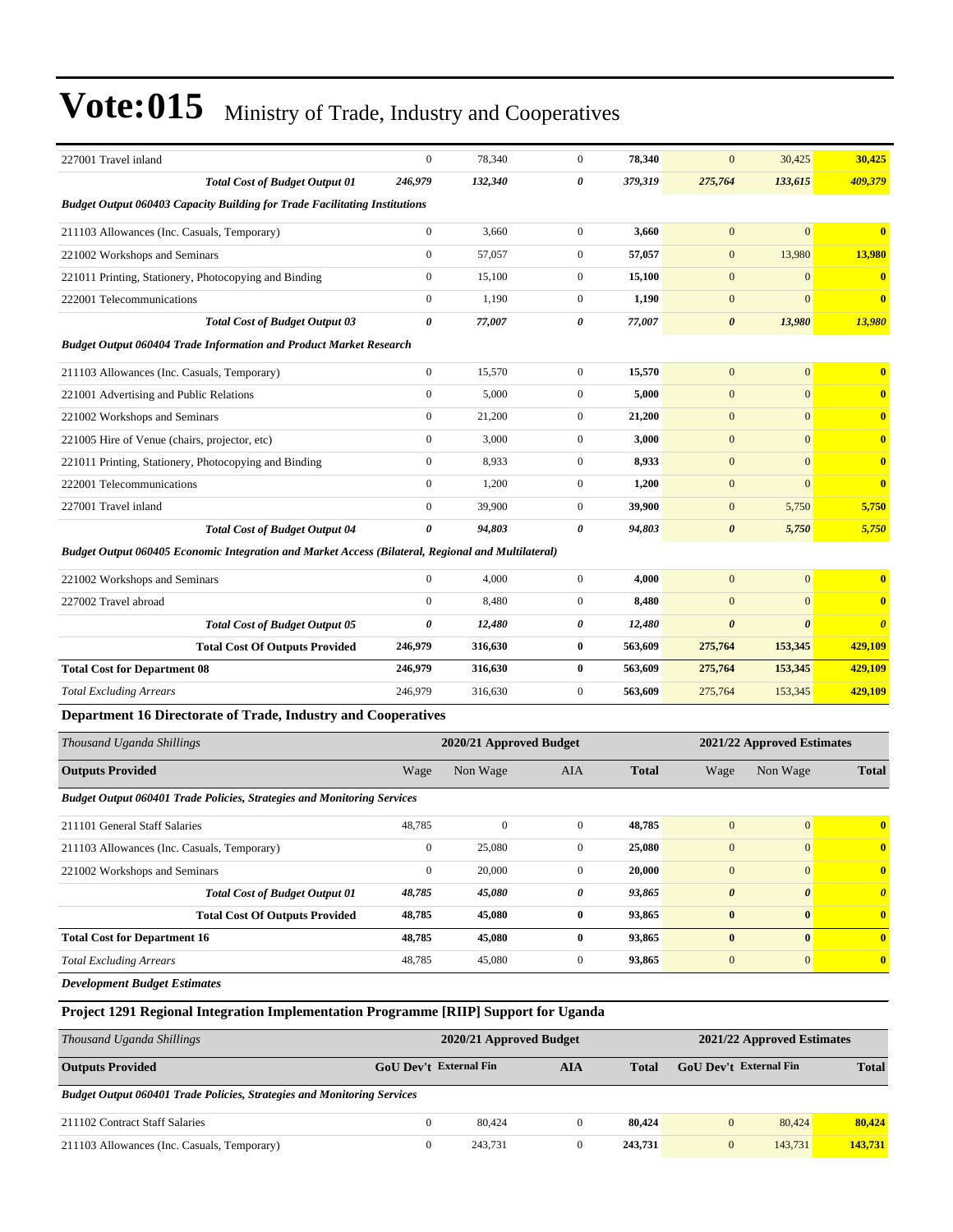| 212101 Social Security Contributions                                                               | $\boldsymbol{0}$              | 21,134              | $\boldsymbol{0}$ | 21,134       | $\boldsymbol{0}$       | 21,134                | 21,134                  |
|----------------------------------------------------------------------------------------------------|-------------------------------|---------------------|------------------|--------------|------------------------|-----------------------|-------------------------|
| 221002 Workshops and Seminars                                                                      | $\boldsymbol{0}$              | 8,860               | $\boldsymbol{0}$ | 8,860        | $\boldsymbol{0}$       | 27,658                | 27,658                  |
| 221011 Printing, Stationery, Photocopying and Binding                                              | $\mathbf{0}$                  | 4,500               | $\boldsymbol{0}$ | 4,500        | $\boldsymbol{0}$       | 4,000                 | 4,000                   |
| 222001 Telecommunications                                                                          | $\mathbf{0}$                  | 10,200              | $\boldsymbol{0}$ | 10,200       | $\mathbf{0}$           | 8,000                 | 8,000                   |
| 225003 Taxes on (Professional) Services                                                            | $\boldsymbol{0}$              | 94,445              | $\boldsymbol{0}$ | 94,445       | $\mathbf{0}$           | 90,000                | 90,000                  |
| 226001 Insurances                                                                                  | $\mathbf{0}$                  | 10,669              | $\boldsymbol{0}$ | 10,669       | $\mathbf{0}$           | 10,400                | 10,400                  |
| 227004 Fuel, Lubricants and Oils                                                                   | $\boldsymbol{0}$              | 31,740              | $\boldsymbol{0}$ | 31,740       | $\mathbf{0}$           | 32,000                | 32,000                  |
| 228002 Maintenance - Vehicles                                                                      | $\mathbf{0}$                  | 11,993              | $\boldsymbol{0}$ | 11,993       | $\mathbf{0}$           | 12,000                | 12,000                  |
| 228003 Maintenance – Machinery, Equipment & Furniture                                              | $\mathbf{0}$                  | 11,652              | $\boldsymbol{0}$ | 11,652       | $\boldsymbol{0}$       | $\mathbf{0}$          | $\overline{\mathbf{0}}$ |
| <b>Total Cost Of Budget Output 060401</b>                                                          | 0                             | 529,347             | 0                | 529,347      | $\boldsymbol{\theta}$  | 429,347               | 429,347                 |
| <b>Budget Output 060402 Trade Negotiation</b>                                                      |                               |                     |                  |              |                        |                       |                         |
| 227002 Travel abroad                                                                               | $\boldsymbol{0}$              | 161,085             | $\boldsymbol{0}$ | 161,085      | $\mathbf{0}$           | 36,000                | 36,000                  |
| <b>Total Cost Of Budget Output 060402</b>                                                          | $\boldsymbol{\theta}$         | 161,085             | 0                | 161,085      | $\boldsymbol{\theta}$  | 36,000                | 36,000                  |
| <b>Budget Output 060403 Capacity Building for Trade Facilitating Institutions</b>                  |                               |                     |                  |              |                        |                       |                         |
| 211103 Allowances (Inc. Casuals, Temporary)                                                        | $\mathbf{0}$                  | 20,950              | $\boldsymbol{0}$ | 20,950       | $\mathbf{0}$           | $\boldsymbol{0}$      | $\bf{0}$                |
| 225001 Consultancy Services- Short term                                                            | $\mathbf{0}$                  | 50,780              | $\boldsymbol{0}$ | 50,780       | $\mathbf{0}$           | $\mathbf{0}$          | $\bf{0}$                |
| <b>Total Cost Of Budget Output 060403</b>                                                          | 0                             | 71,730              | 0                | 71,730       | $\boldsymbol{\theta}$  | $\boldsymbol{\theta}$ | $\boldsymbol{\theta}$   |
| <b>Budget Output 060404 Trade Information and Product Market Research</b>                          |                               |                     |                  |              |                        |                       |                         |
| 221002 Workshops and Seminars                                                                      | $\boldsymbol{0}$              | 100,000             | $\boldsymbol{0}$ | 100,000      | $\mathbf{0}$           | $\mathbf{0}$          | $\bf{0}$                |
| <b>Total Cost Of Budget Output 060404</b>                                                          | $\boldsymbol{\theta}$         | 100,000             | 0                | 100,000      | $\boldsymbol{\theta}$  | $\boldsymbol{\theta}$ | $\boldsymbol{\theta}$   |
| Budget Output 060405 Economic Integration and Market Access (Bilateral, Regional and Multilateral) |                               |                     |                  |              |                        |                       |                         |
| 211103 Allowances (Inc. Casuals, Temporary)                                                        | $\mathbf{0}$                  | 150,000             | $\boldsymbol{0}$ | 150,000      | $\boldsymbol{0}$       | $\mathbf{0}$          | $\overline{\mathbf{0}}$ |
| 222003 Information and communications technology (ICT)                                             | $\mathbf{0}$                  | $\overline{0}$      | $\boldsymbol{0}$ | $\bf{0}$     | $\boldsymbol{0}$       | 400,000               | 400,000                 |
| 227002 Travel abroad                                                                               | $\mathbf{0}$                  | 256,976             | $\boldsymbol{0}$ | 256,976      | $\boldsymbol{0}$       | $\mathbf{0}$          | $\overline{\mathbf{0}}$ |
| Total Cost Of Budget Output 060405                                                                 | 0                             | 406,976             | 0                | 406,976      | $\boldsymbol{\theta}$  | 400,000               | 400,000                 |
| <b>Total Cost for Outputs Provided</b>                                                             | $\boldsymbol{0}$              | 1,269,138           | $\boldsymbol{0}$ | 1,269,138    | $\mathbf{0}$           | 865,347               | 865,347                 |
| <b>Capital Purchases</b>                                                                           | <b>GoU Dev't External Fin</b> |                     | <b>AIA</b>       | <b>Total</b> | GoU Dev't External Fin |                       | <b>Total</b>            |
| Budget Output 060481 Trade Infrastructure Development                                              |                               |                     |                  |              |                        |                       |                         |
| 281503 Engineering and Design Studies & Plans for capital<br>works                                 | $\mathbf{0}$                  | $\boldsymbol{0}$    | $\boldsymbol{0}$ | $\bf{0}$     | $\mathbf{0}$           | 320,000               | 320,000                 |
| 312104 Other Structures                                                                            | $\boldsymbol{0}$              | 8,933,273           | $\boldsymbol{0}$ | 8,933,273    | $\boldsymbol{0}$       | 9,211,279             | 9,211,279               |
| Total Cost Of Budget Output 060481                                                                 | 0                             | 8,933,273           | 0                | 8,933,273    | $\boldsymbol{\theta}$  | 9,531,279             | 9,531,279               |
| <b>Total Cost for Capital Purchases</b>                                                            | $\boldsymbol{0}$              | 8,933,273           | $\boldsymbol{0}$ | 8,933,273    | $\mathbf{0}$           | 9,531,279             | 9,531,279               |
| <b>Total Cost for Project: 1291</b>                                                                | $\mathbf{0}$                  | 10,202,411          | $\boldsymbol{0}$ | 10,202,411   | $\boldsymbol{0}$       | 10,396,626            | 10,396,626              |
| <b>Total Excluding Arrears</b>                                                                     | $\mathbf{0}$                  | 10,202,411          | $\boldsymbol{0}$ | 10,202,411   | $\boldsymbol{0}$       | 10,396,626            | 10,396,626              |
|                                                                                                    | GoU                           | <b>External Fin</b> | <b>AIA</b>       | <b>Total</b> | GoU                    | <b>External Fin</b>   | <b>Total</b>            |
|                                                                                                    |                               |                     |                  |              |                        |                       |                         |
| <b>Total Cost for Sub-SubProgramme 04</b>                                                          | 2,190,973                     | 10,202,411          | 0                | 12,393,384   | 1,319,591              | 10,396,626            | 11,716,218              |
| <b>Total Excluding Arrears</b>                                                                     | 2,190,973                     | 10,202,411          | $\boldsymbol{0}$ | 12,393,384   | 1,319,591              | 10,396,626            | 11,716,218              |
| <b>Sub-SubProgrammme 07 MSME Development</b>                                                       |                               |                     |                  |              |                        |                       |                         |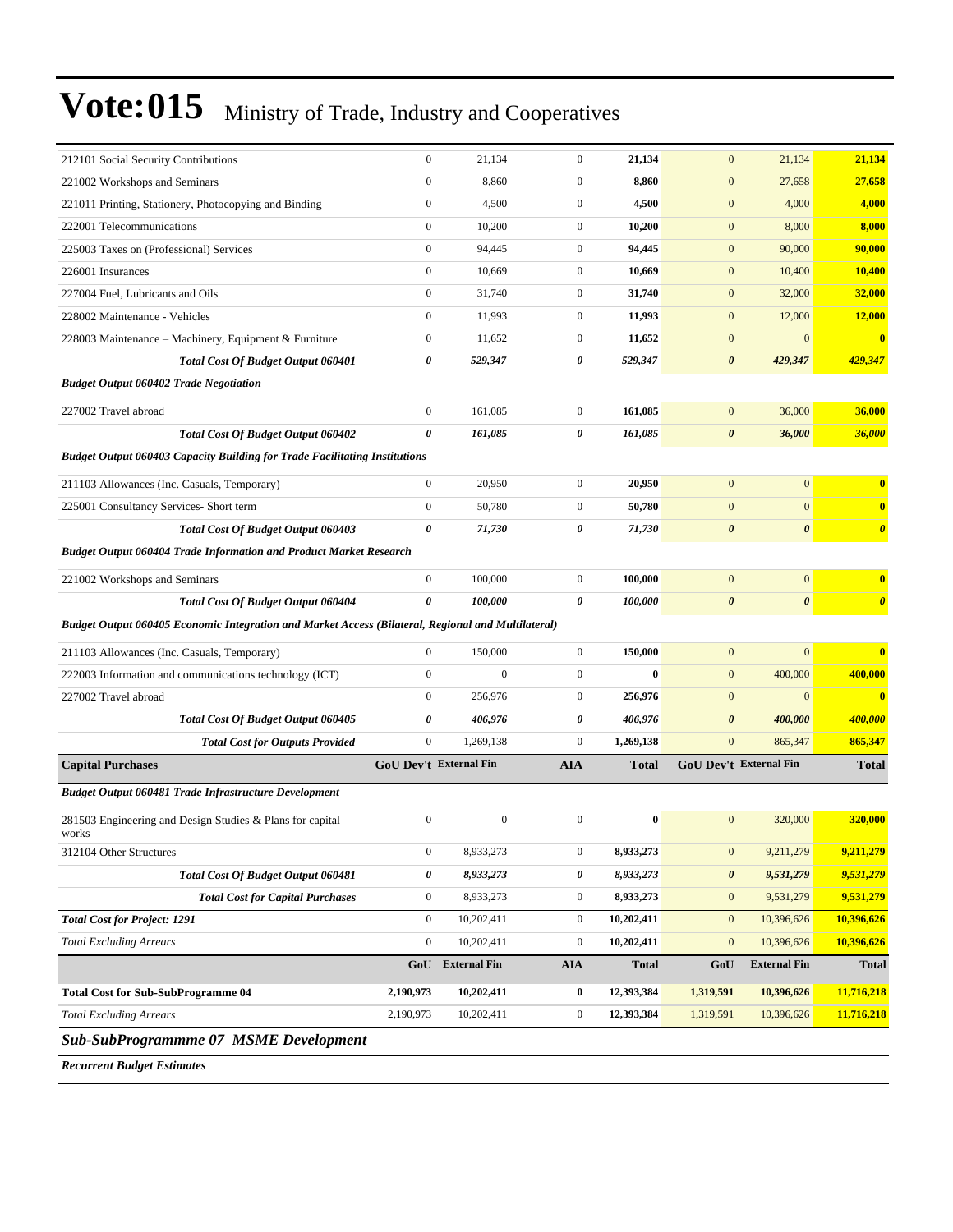### **Department 18 Directorate of MSMEs**

| Thousand Uganda Shillings                                                      |                  | 2020/21 Approved Budget |                  |                  |                       | 2021/22 Approved Estimates |                       |  |
|--------------------------------------------------------------------------------|------------------|-------------------------|------------------|------------------|-----------------------|----------------------------|-----------------------|--|
| <b>Outputs Provided</b>                                                        | Wage             | Non Wage                | AIA              | <b>Total</b>     | Wage                  | Non Wage                   | <b>Total</b>          |  |
| <b>Budget Output 060701 MSMEs Policies, Strategies and Monitoring Services</b> |                  |                         |                  |                  |                       |                            |                       |  |
| 211103 Allowances (Inc. Casuals, Temporary)                                    | $\boldsymbol{0}$ | 28,215                  | $\boldsymbol{0}$ | 28,215           | $\mathbf{0}$          | $\mathbf{0}$               | $\bf{0}$              |  |
| <b>Total Cost of Budget Output 01</b>                                          | 0                | 28,215                  | 0                | 28,215           | $\boldsymbol{\theta}$ | $\boldsymbol{\theta}$      | $\boldsymbol{\theta}$ |  |
| <b>Total Cost Of Outputs Provided</b>                                          | $\bf{0}$         | 28,215                  | $\bf{0}$         | 28,215           | $\pmb{0}$             | $\bf{0}$                   | $\bf{0}$              |  |
| <b>Total Cost for Department 18</b>                                            | $\bf{0}$         | 28,215                  | $\bf{0}$         | 28,215           | $\bf{0}$              | $\bf{0}$                   | $\bf{0}$              |  |
| <b>Total Excluding Arrears</b>                                                 | $\boldsymbol{0}$ | 28,215                  | $\mathbf{0}$     | 28,215           | $\boldsymbol{0}$      | $\mathbf{0}$               | $\bf{0}$              |  |
| <b>Department 19 Processing and Marketing Department</b>                       |                  |                         |                  |                  |                       |                            |                       |  |
| Thousand Uganda Shillings                                                      |                  | 2020/21 Approved Budget |                  |                  |                       | 2021/22 Approved Estimates |                       |  |
| <b>Outputs Provided</b>                                                        | Wage             | Non Wage                | AIA              | <b>Total</b>     | Wage                  | Non Wage                   | <b>Total</b>          |  |
| <b>Budget Output 060701 MSMEs Policies, Strategies and Monitoring Services</b> |                  |                         |                  |                  |                       |                            |                       |  |
| 211101 General Staff Salaries                                                  | 243,029          | $\boldsymbol{0}$        | $\boldsymbol{0}$ | 243,029          | 243,029               | $\mathbf{0}$               | 243,029               |  |
| 211103 Allowances (Inc. Casuals, Temporary)                                    | $\boldsymbol{0}$ | $\boldsymbol{0}$        | $\boldsymbol{0}$ | $\bf{0}$         | $\boldsymbol{0}$      | 6,000                      | 6,000                 |  |
| 221002 Workshops and Seminars                                                  | $\boldsymbol{0}$ | 46,423                  | $\mathbf{0}$     | 46,423           | $\mathbf{0}$          | $\boldsymbol{0}$           | $\bf{0}$              |  |
| 221005 Hire of Venue (chairs, projector, etc)                                  | $\boldsymbol{0}$ | 2,999                   | $\mathbf{0}$     | 2,999            | $\mathbf{0}$          | $\mathbf{0}$               | $\bf{0}$              |  |
| 221009 Welfare and Entertainment                                               | $\mathbf{0}$     | $\boldsymbol{0}$        | $\boldsymbol{0}$ | $\bf{0}$         | $\mathbf{0}$          | 2,000                      | 2,000                 |  |
| 221011 Printing, Stationery, Photocopying and Binding                          | $\boldsymbol{0}$ | $\boldsymbol{0}$        | $\boldsymbol{0}$ | $\bf{0}$         | $\mathbf{0}$          | 2,000                      | 2,000                 |  |
| 227001 Travel inland                                                           | $\mathbf{0}$     | $\boldsymbol{0}$        | $\boldsymbol{0}$ | $\bf{0}$         | $\mathbf{0}$          | 5,000                      | 5,000                 |  |
| 227004 Fuel, Lubricants and Oils                                               | $\boldsymbol{0}$ | $\boldsymbol{0}$        | $\mathbf{0}$     | $\bf{0}$         | $\mathbf{0}$          | 5,000                      | 5,000                 |  |
| <b>Total Cost of Budget Output 01</b>                                          | 243,029          | 49,422                  | 0                | 292,451          | 243,029               | 20,000                     | 263,029               |  |
| <b>Budget Output 060702 MSMEs Human Capital Development</b>                    |                  |                         |                  |                  |                       |                            |                       |  |
| 211103 Allowances (Inc. Casuals, Temporary)                                    | $\boldsymbol{0}$ | $\boldsymbol{0}$        | $\boldsymbol{0}$ | $\bf{0}$         | $\boldsymbol{0}$      | 20,000                     | 20,000                |  |
| 221002 Workshops and Seminars                                                  | $\boldsymbol{0}$ | 17,889                  | $\mathbf{0}$     | 17,889           | $\mathbf{0}$          | $\mathbf{0}$               | $\bf{0}$              |  |
| 221003 Staff Training                                                          | $\boldsymbol{0}$ | 51,563                  | $\boldsymbol{0}$ | 51,563           | $\mathbf{0}$          | 3,000                      | 3,000                 |  |
| 221009 Welfare and Entertainment                                               | $\boldsymbol{0}$ | $\boldsymbol{0}$        | $\mathbf{0}$     | $\bf{0}$         | $\mathbf{0}$          | 7,000                      | 7,000                 |  |
| 221011 Printing, Stationery, Photocopying and Binding                          | $\mathbf{0}$     | $\boldsymbol{0}$        | $\boldsymbol{0}$ | $\bf{0}$         | $\mathbf{0}$          | 2,000                      | 2,000                 |  |
| 227001 Travel inland                                                           | $\mathbf{0}$     | $\boldsymbol{0}$        | $\boldsymbol{0}$ | $\bf{0}$         | $\boldsymbol{0}$      | 8,000                      | 8,000                 |  |
| 227004 Fuel, Lubricants and Oils                                               | $\mathbf{0}$     | $\mathbf{0}$            | $\overline{0}$   | $\bf{0}$         | $\mathbf{0}$          | 5,000                      | 5,000                 |  |
| <b>Total Cost of Budget Output 02</b>                                          | $\pmb{\theta}$   | 69,453                  | 0                | 69,453           | $\boldsymbol{\theta}$ | 45,000                     | 45,000                |  |
| <b>Budget Output 060703 Business Development Services</b>                      |                  |                         |                  |                  |                       |                            |                       |  |
| 211103 Allowances (Inc. Casuals, Temporary)                                    | $\mathbf{0}$     | $\mathbf{0}$            | $\mathbf{0}$     | $\bf{0}$         | $\mathbf{0}$          | 10,000                     | 10,000                |  |
| 221009 Welfare and Entertainment                                               | $\boldsymbol{0}$ | $\mathbf{0}$            | $\mathbf{0}$     | $\bf{0}$         | $\mathbf{0}$          | 3,000                      | 3,000                 |  |
| 227001 Travel inland                                                           | $\mathbf{0}$     | 49,095                  | $\boldsymbol{0}$ | 49,095           | $\mathbf{0}$          | 4,000                      | 4,000                 |  |
| 227004 Fuel, Lubricants and Oils                                               | $\mathbf{0}$     | $\boldsymbol{0}$        | $\mathbf{0}$     | $\bf{0}$         | $\mathbf{0}$          | 3,000                      | 3,000                 |  |
| <b>Total Cost of Budget Output 03</b>                                          | 0                | 49,095                  | 0                | 49,095           | $\boldsymbol{\theta}$ | 20,000                     | 20,000                |  |
| <b>Budget Output 060704 MSMEs Information Services</b>                         |                  |                         |                  |                  |                       |                            |                       |  |
| 211103 Allowances (Inc. Casuals, Temporary)                                    | $\mathbf{0}$     | $\boldsymbol{0}$        | $\boldsymbol{0}$ | $\bf{0}$         | $\mathbf{0}$          | 10,000                     | 10,000                |  |
| 221002 Workshops and Seminars                                                  | $\boldsymbol{0}$ | 35,561                  | $\mathbf{0}$     | 35,561           | $\mathbf{0}$          | $\boldsymbol{0}$           | $\bf{0}$              |  |
| 221009 Welfare and Entertainment                                               | $\mathbf{0}$     | $\boldsymbol{0}$        | $\boldsymbol{0}$ | $\bf{0}$         | $\mathbf{0}$          | 4,000                      | 4,000                 |  |
| 227001 Travel inland                                                           | $\boldsymbol{0}$ | $\boldsymbol{0}$        | $\boldsymbol{0}$ | $\boldsymbol{0}$ | $\boldsymbol{0}$      | 5,254                      | 5,254                 |  |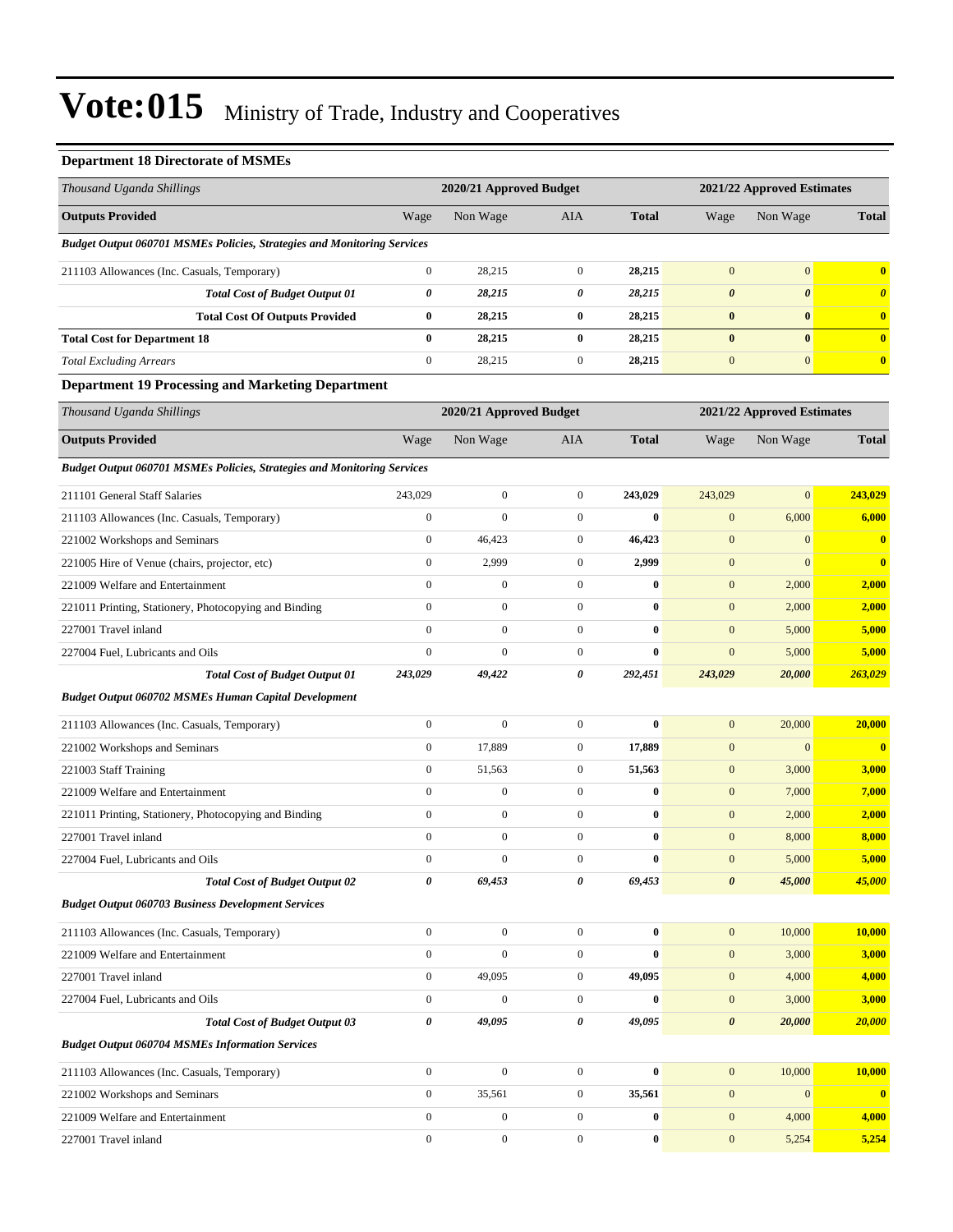| 227004 Fuel. Lubricants and Oils                                               | $\boldsymbol{0}$      | $\mathbf{0}$            | $\mathbf{0}$     | $\bf{0}$     | $\mathbf{0}$          | 4,000                      | 4,000         |
|--------------------------------------------------------------------------------|-----------------------|-------------------------|------------------|--------------|-----------------------|----------------------------|---------------|
| <b>Total Cost of Budget Output 04</b>                                          | 0                     | 35,561                  | 0                | 35,561       | $\boldsymbol{\theta}$ | 23,254                     | 23,254        |
| <b>Budget Output 060705 Support to MSMEs Product Development and Marketing</b> |                       |                         |                  |              |                       |                            |               |
| 211103 Allowances (Inc. Casuals, Temporary)                                    | $\boldsymbol{0}$      | $\mathbf{0}$            | $\boldsymbol{0}$ | $\bf{0}$     | $\mathbf{0}$          | 8,000                      | 8,000         |
| 221002 Workshops and Seminars                                                  | $\boldsymbol{0}$      | 82,574                  | $\boldsymbol{0}$ | 82,574       | $\mathbf{0}$          | $\mathbf{0}$               | $\bf{0}$      |
| 221009 Welfare and Entertainment                                               | $\boldsymbol{0}$      | $\boldsymbol{0}$        | $\boldsymbol{0}$ | $\bf{0}$     | $\mathbf{0}$          | 7,000                      | 7,000         |
| 221011 Printing, Stationery, Photocopying and Binding                          | $\boldsymbol{0}$      | $\boldsymbol{0}$        | $\boldsymbol{0}$ | $\bf{0}$     | $\mathbf{0}$          | 1,000                      | 1,000         |
| 227001 Travel inland                                                           | $\mathbf{0}$          | $\boldsymbol{0}$        | $\boldsymbol{0}$ | $\bf{0}$     | $\mathbf{0}$          | 6,000                      | 6,000         |
| 227004 Fuel, Lubricants and Oils                                               | $\mathbf{0}$          | $\overline{0}$          | $\boldsymbol{0}$ | $\bf{0}$     | $\mathbf{0}$          | 3,000                      | 3,000         |
| <b>Total Cost of Budget Output 05</b>                                          | $\boldsymbol{\theta}$ | 82,574                  | 0                | 82,574       | $\boldsymbol{\theta}$ | 25,000                     | 25,000        |
| <b>Total Cost Of Outputs Provided</b>                                          | 243,029               | 286,104                 | $\bf{0}$         | 529,133      | 243,029               | 133,254                    | 376,283       |
| <b>Total Cost for Department 19</b>                                            | 243,029               | 286,104                 | $\bf{0}$         | 529,133      | 243,029               | 133,254                    | 376,283       |
| <b>Total Excluding Arrears</b>                                                 | 243,029               | 286,104                 | $\boldsymbol{0}$ | 529,133      | 243,029               | 133,254                    | 376,283       |
| Department 20 Business Development and Quality Assurance Department            |                       |                         |                  |              |                       |                            |               |
| Thousand Uganda Shillings                                                      |                       | 2020/21 Approved Budget |                  |              |                       | 2021/22 Approved Estimates |               |
| <b>Outputs Provided</b>                                                        | Wage                  | Non Wage                | AIA              | <b>Total</b> | Wage                  | Non Wage                   | <b>Total</b>  |
| Budget Output 060701 MSMEs Policies, Strategies and Monitoring Services        |                       |                         |                  |              |                       |                            |               |
| 211101 General Staff Salaries                                                  | 240,701               | $\mathbf{0}$            | $\boldsymbol{0}$ | 240,701      | 240,701               | $\mathbf{0}$               | 240.701       |
| 221002 Workshops and Seminars                                                  | $\boldsymbol{0}$      | 600                     | $\boldsymbol{0}$ | 600          | $\mathbf{0}$          | 2,000                      | 2,000         |
| 221011 Printing, Stationery, Photocopying and Binding                          | $\boldsymbol{0}$      | 6,200                   | $\boldsymbol{0}$ | 6,200        | $\boldsymbol{0}$      | 5,000                      | 5,000         |
| 227001 Travel inland                                                           | $\boldsymbol{0}$      | 11,000                  | $\boldsymbol{0}$ | 11,000       | $\mathbf{0}$          | 6,500                      | 6,500         |
| 227004 Fuel, Lubricants and Oils                                               | $\boldsymbol{0}$      | 2,500                   | $\mathbf{0}$     | 2,500        | $\mathbf{0}$          | 8,000                      | 8,000         |
| <b>Total Cost of Budget Output 01</b>                                          | 240,701               | 20,300                  | 0                | 261,001      | 240,701               | 21,500                     | 262,201       |
| <b>Budget Output 060702 MSMEs Human Capital Development</b>                    |                       |                         |                  |              |                       |                            |               |
| 221002 Workshops and Seminars                                                  | $\boldsymbol{0}$      | 25,500                  | $\boldsymbol{0}$ | 25,500       | $\mathbf{0}$          | 21,000                     | 21,000        |
| <b>Total Cost of Budget Output 02</b>                                          | 0                     | 25,500                  | 0                | 25,500       | $\boldsymbol{\theta}$ | 21,000                     | 21,000        |
| <b>Budget Output 060703 Business Development Services</b>                      |                       |                         |                  |              |                       |                            |               |
| 221002 Workshops and Seminars                                                  | $\boldsymbol{0}$      | 48,700                  | $\boldsymbol{0}$ | 48,700       | $\mathbf{0}$          | 10,000                     | 10,000        |
| 227001 Travel inland                                                           | $\boldsymbol{0}$      | 60,000                  | $\boldsymbol{0}$ | 60,000       | $\mathbf{0}$          | 15,000                     | <b>15,000</b> |
| 227004 Fuel, Lubricants and Oils                                               | $\boldsymbol{0}$      | 16,800                  | $\boldsymbol{0}$ | 16,800       | $\boldsymbol{0}$      | 10,000                     | 10,000        |
| <b>Total Cost of Budget Output 03</b>                                          | $\boldsymbol{\theta}$ | 125,500                 | 0                | 125,500      | $\boldsymbol{\theta}$ | 35,000                     | 35,000        |
| <b>Budget Output 060704 MSMEs Information Services</b>                         |                       |                         |                  |              |                       |                            |               |
| 221002 Workshops and Seminars                                                  | $\boldsymbol{0}$      | $\boldsymbol{0}$        | $\boldsymbol{0}$ | $\bf{0}$     | $\mathbf{0}$          | 10,000                     | 10,000        |
| 221011 Printing, Stationery, Photocopying and Binding                          | $\boldsymbol{0}$      | 5,460                   | $\boldsymbol{0}$ | 5,460        | $\mathbf{0}$          | $\boldsymbol{0}$           | $\bf{0}$      |
| 227001 Travel inland                                                           | $\boldsymbol{0}$      | 14,000                  | $\boldsymbol{0}$ | 14,000       | $\mathbf{0}$          | $\boldsymbol{0}$           | $\bf{0}$      |
| 227004 Fuel, Lubricants and Oils                                               | $\boldsymbol{0}$      | 6,000                   | $\boldsymbol{0}$ | 6,000        | $\mathbf{0}$          | 10,000                     | 10,000        |
| <b>Total Cost of Budget Output 04</b>                                          | $\boldsymbol{\theta}$ | 25,460                  | 0                | 25,460       | $\boldsymbol{\theta}$ | 20,000                     | 20,000        |
| <b>Budget Output 060705 Support to MSMEs Product Development and Marketing</b> |                       |                         |                  |              |                       |                            |               |
| 221002 Workshops and Seminars                                                  | $\boldsymbol{0}$      | 24,000                  | $\boldsymbol{0}$ | 24,000       | $\mathbf{0}$          | 4,000                      | 4,000         |
| 221011 Printing, Stationery, Photocopying and Binding                          | $\boldsymbol{0}$      | 4,800                   | $\boldsymbol{0}$ | 4,800        | $\mathbf{0}$          | 2,000                      | 2,000         |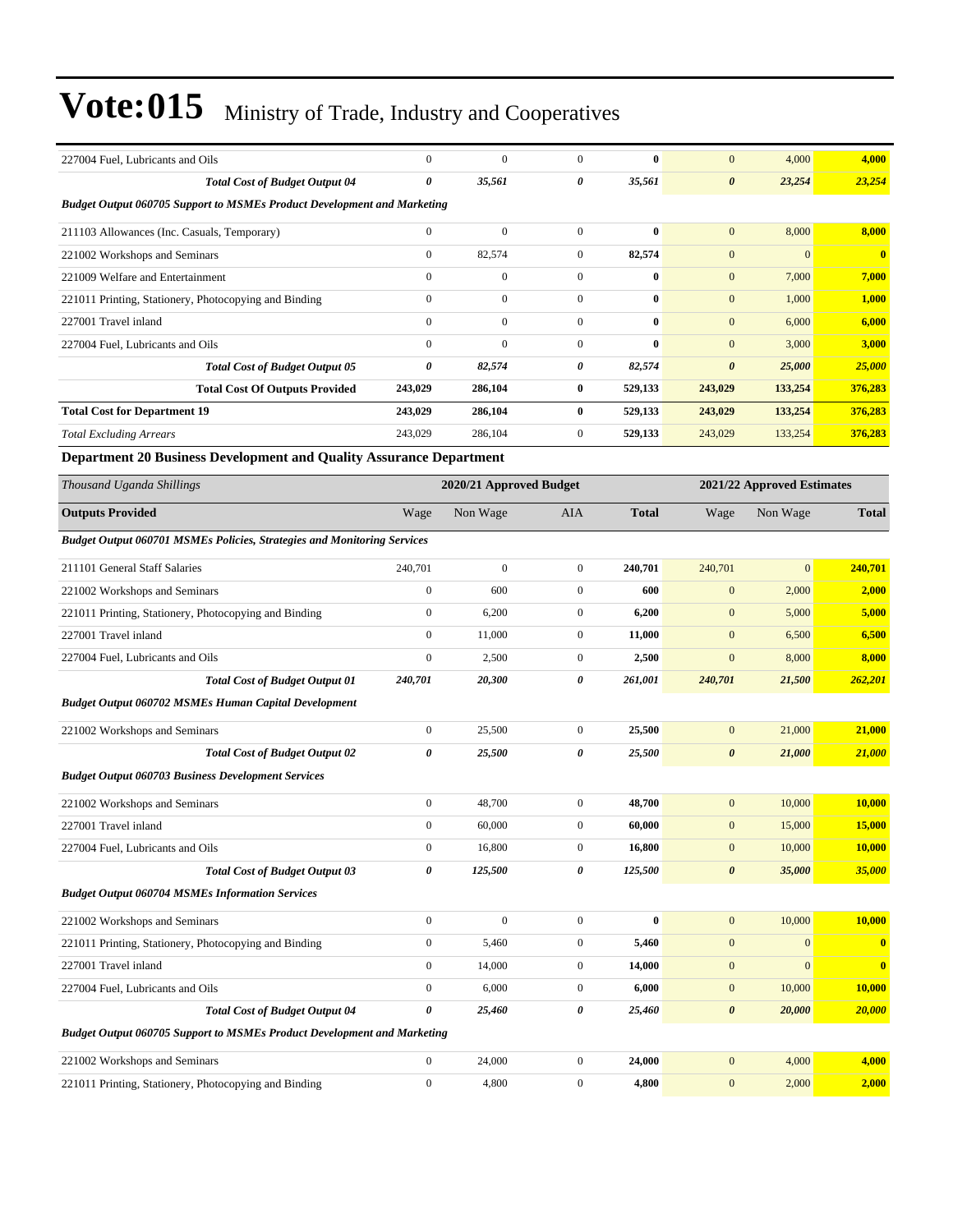| 227001 Travel inland                                                  | $\mathbf{0}$     | 15,711  | $\mathbf{0}$   | 15,711  | $\mathbf{0}$          | 4,000   | 4,000   |
|-----------------------------------------------------------------------|------------------|---------|----------------|---------|-----------------------|---------|---------|
| 227004 Fuel, Lubricants and Oils                                      | $\boldsymbol{0}$ | 3,200   | $\mathbf{0}$   | 3,200   | $\mathbf{0}$          | 5,790   | 5,790   |
| <b>Total Cost of Budget Output 05</b>                                 | 0                | 47,711  | 0              | 47,711  | $\boldsymbol{\theta}$ | 15,790  | 15,790  |
| <b>Budget Output 060706 Enterprise Training and Advisory Services</b> |                  |         |                |         |                       |         |         |
| 221002 Workshops and Seminars                                         | $\mathbf{0}$     | 10,000  | $\mathbf{0}$   | 10,000  | $\mathbf{0}$          | 10,000  | 10,000  |
| 221011 Printing, Stationery, Photocopying and Binding                 | $\mathbf{0}$     | 3,635   | $\mathbf{0}$   | 3,635   | $\mathbf{0}$          | 1,000   | 1,000   |
| 227001 Travel inland                                                  | $\mathbf{0}$     | 36,000  | $\overline{0}$ | 36,000  | $\mathbf{0}$          | 3,000   | 3,000   |
| 227004 Fuel, Lubricants and Oils                                      | $\mathbf{0}$     | 10,400  | $\overline{0}$ | 10,400  | $\mathbf{0}$          | 1,803   | 1,803   |
| <b>Total Cost of Budget Output 06</b>                                 | 0                | 60,035  | 0              | 60,035  | $\boldsymbol{\theta}$ | 15,803  | 15,803  |
| <b>Total Cost Of Outputs Provided</b>                                 | 240,701          | 304,506 | $\bf{0}$       | 545,207 | 240,701               | 129,093 | 369,795 |
| <b>Total Cost for Department 20</b>                                   | 240,701          | 304,506 | $\bf{0}$       | 545,207 | 240,701               | 129,093 | 369,795 |
| <b>Total Excluding Arrears</b>                                        | 240,701          | 304,506 | $\overline{0}$ | 545,207 | 240,701               | 129,093 | 369,795 |
|                                                                       |                  |         |                |         |                       |         |         |

|                                           | GoU       | <b>External Fin</b> | AIA | <b>Total</b> | GoU     | <b>External Fin</b> | <b>Total</b> |
|-------------------------------------------|-----------|---------------------|-----|--------------|---------|---------------------|--------------|
| <b>Total Cost for Sub-SubProgramme 07</b> | 1,102,555 |                     |     | 1.102.555    | 746,078 | $\mathbf{0}$        | 746,078      |
| <b>Total Excluding Arrears</b>            | 1,102,555 |                     |     | 1.102.555    | 746,078 |                     | 746,078      |

*Sub-SubProgrammme 49 General Administration, Policy and Planning*

*Recurrent Budget Estimates*

### **Department 01 HQs and Administration**

| Thousand Uganda Shillings                                                   |                  | 2020/21 Approved Budget |                |              |              | 2021/22 Approved Estimates |              |
|-----------------------------------------------------------------------------|------------------|-------------------------|----------------|--------------|--------------|----------------------------|--------------|
| <b>Outputs Provided</b>                                                     | Wage             | Non Wage                | <b>AIA</b>     | <b>Total</b> | Wage         | Non Wage                   | <b>Total</b> |
| Budget Output 064901 Policy, consultation, planning and monitoring services |                  |                         |                |              |              |                            |              |
| 211101 General Staff Salaries                                               | 664,926          | $\overline{0}$          | $\overline{0}$ | 664,926      | 664,926      | $\overline{0}$             | 664,926      |
| 211103 Allowances (Inc. Casuals, Temporary)                                 | $\mathbf{0}$     | 22,200                  | $\overline{0}$ | 22,200       | $\mathbf{0}$ | 11,200                     | 11,200       |
| 221008 Computer supplies and Information Technology (IT)                    | $\boldsymbol{0}$ | 1,200                   | $\overline{0}$ | 1,200        | $\mathbf{0}$ | 600                        | 600          |
| 221009 Welfare and Entertainment                                            | $\mathbf{0}$     | 3,600                   | $\overline{0}$ | 3,600        | $\mathbf{0}$ | 2,600                      | 2,600        |
| 221011 Printing, Stationery, Photocopying and Binding                       | $\mathbf{0}$     | 2,400                   | $\overline{0}$ | 2,400        | $\mathbf{0}$ | 1,200                      | 1,200        |
| 222001 Telecommunications                                                   | $\mathbf{0}$     | 4,800                   | $\overline{0}$ | 4,800        | $\mathbf{0}$ | 1,200                      | 1,200        |
| 223004 Guard and Security services                                          | $\boldsymbol{0}$ | 5,400                   | $\overline{0}$ | 5,400        | $\mathbf{0}$ | 3,400                      | 3,400        |
| 227001 Travel inland                                                        | $\mathbf{0}$     | 15,000                  | $\overline{0}$ | 15,000       | $\mathbf{0}$ | 8,000                      | 8,000        |
| 227002 Travel abroad                                                        | $\boldsymbol{0}$ | 45,000                  | $\mathbf{0}$   | 45,000       | $\mathbf{0}$ | 10,000                     | 10,000       |
| 227004 Fuel, Lubricants and Oils                                            | $\mathbf{0}$     | 11,000                  | 0              | 11,000       | $\mathbf{0}$ | 403,500                    | 403,500      |
| 228002 Maintenance - Vehicles                                               | $\mathbf{0}$     | 7,000                   | $\overline{0}$ | 7.000        | $\mathbf{0}$ | 2,500                      | 2,500        |
| <b>Total Cost of Budget Output 01</b>                                       | 664,926          | 117,600                 | 0              | 782,526      | 664,926      | 444,200                    | 1,109,126    |
| <b>Budget Output 064902 Sector Coordination and Administrative Services</b> |                  |                         |                |              |              |                            |              |
| 211103 Allowances (Inc. Casuals, Temporary)                                 | $\boldsymbol{0}$ | 441,785                 | $\overline{0}$ | 441,785      | $\mathbf{0}$ | 191,785                    | 191,785      |
| 221001 Advertising and Public Relations                                     | $\mathbf{0}$     | 10,000                  | $\overline{0}$ | 10,000       | $\mathbf{0}$ | 4,000                      | 4,000        |
| 221007 Books, Periodicals & Newspapers                                      | $\mathbf{0}$     | 25,000                  | $\overline{0}$ | 25,000       | $\mathbf{0}$ | 10,000                     | 10,000       |
| 221008 Computer supplies and Information Technology (IT)                    | $\boldsymbol{0}$ | 8,400                   | $\overline{0}$ | 8,400        | $\mathbf{0}$ | 2,500                      | 2,500        |
| 221009 Welfare and Entertainment                                            | $\mathbf{0}$     | 22,385                  | $\mathbf{0}$   | 22,385       | $\mathbf{0}$ | 5,693                      | 5,693        |
| 221011 Printing, Stationery, Photocopying and Binding                       | $\mathbf{0}$     | 16,800                  | $\mathbf{0}$   | 16,800       | $\mathbf{0}$ | 4,400                      | 4,400        |
| 221012 Small Office Equipment                                               | $\mathbf{0}$     | 7,200                   | $\overline{0}$ | 7,200        | $\mathbf{0}$ | 2,000                      | 2,000        |
| 221016 IFMS Recurrent costs                                                 | $\mathbf{0}$     | 45,000                  | $\mathbf{0}$   | 45,000       | $\mathbf{0}$ | 25,000                     | 25,000       |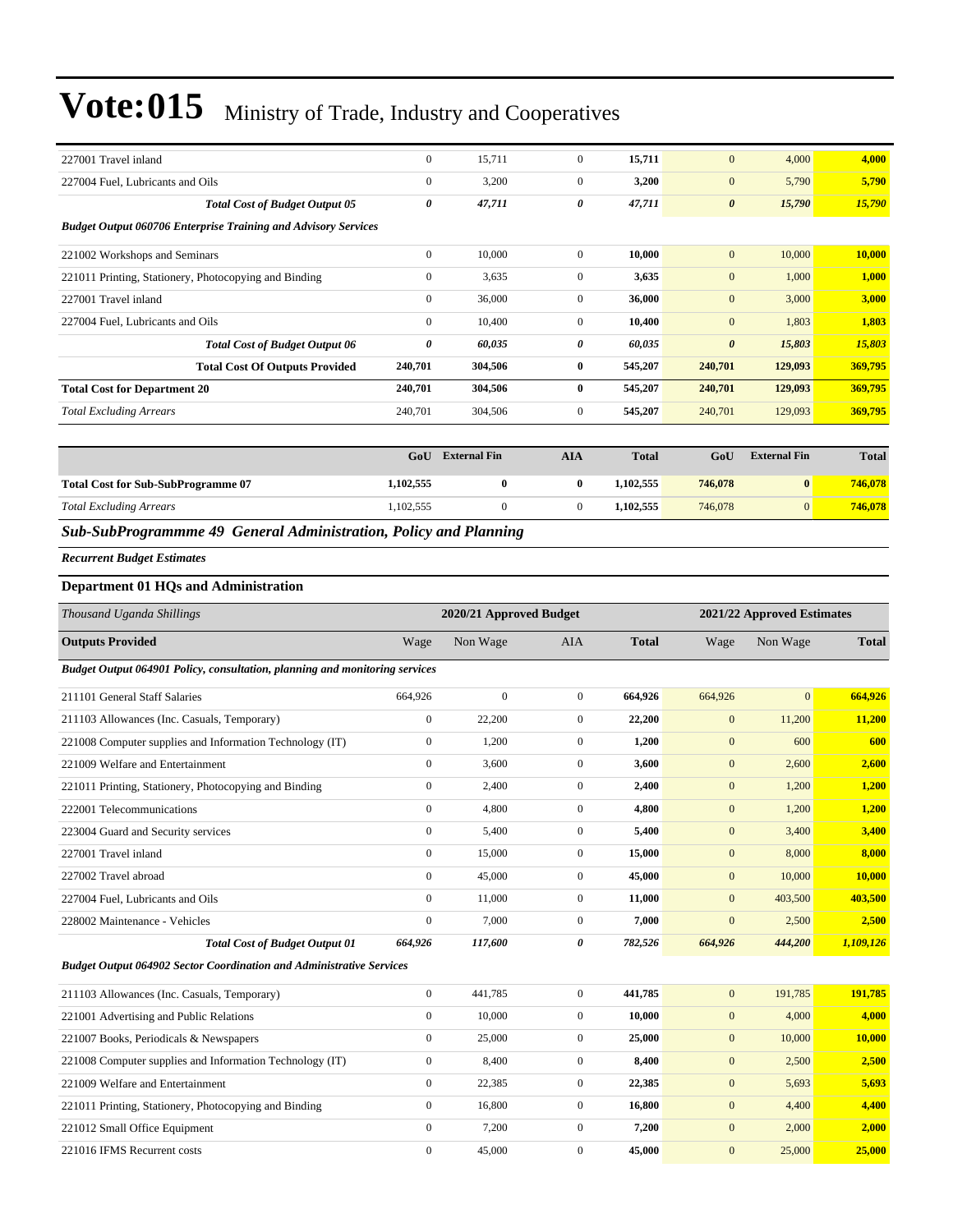| 222001 Telecommunications                                      | $\boldsymbol{0}$ | 12,000    | $\mathbf{0}$     | 12,000    | $\mathbf{0}$<br>3,600            | 3,600         |
|----------------------------------------------------------------|------------------|-----------|------------------|-----------|----------------------------------|---------------|
| 222003 Information and communications technology (ICT)         | $\boldsymbol{0}$ | 80,000    | $\mathbf{0}$     | 80,000    | $\boldsymbol{0}$<br>20,000       | 20,000        |
| 223001 Property Expenses                                       | $\boldsymbol{0}$ | 20,000    | $\overline{0}$   | 20,000    | $\mathbf{0}$<br>5,000            | 5,000         |
| 223004 Guard and Security services                             | $\boldsymbol{0}$ | 82,000    | $\overline{0}$   | 82,000    | $\mathbf{0}$<br>82,000           | 82,000        |
| 223005 Electricity                                             | $\boldsymbol{0}$ | 100,000   | $\overline{0}$   | 100,000   | $\mathbf{0}$<br>100,000          | 100,000       |
| 223006 Water                                                   | $\boldsymbol{0}$ | 18,000    | $\mathbf{0}$     | 18,000    | $\mathbf{0}$<br>18,000           | 18,000        |
| 224004 Cleaning and Sanitation                                 | $\boldsymbol{0}$ | 75,000    | $\mathbf{0}$     | 75,000    | $\mathbf{0}$<br>75,000           | 75,000        |
| 225001 Consultancy Services- Short term                        | $\boldsymbol{0}$ | 20,000    | $\mathbf{0}$     | 20,000    | $\mathbf{0}$<br>5,000            | 5,000         |
| 227001 Travel inland                                           | $\boldsymbol{0}$ | 16,500    | $\mathbf{0}$     | 16,500    | $\mathbf{0}$<br>5,250            | 5,250         |
| 227004 Fuel, Lubricants and Oils                               | $\boldsymbol{0}$ | 41,307    | $\overline{0}$   | 41,307    | $\mathbf{0}$<br>195,580          | 195,580       |
| 228001 Maintenance - Civil                                     | $\boldsymbol{0}$ | 34,000    | $\mathbf{0}$     | 34,000    | $\mathbf{0}$<br>10,000           | 10,000        |
| 228002 Maintenance - Vehicles                                  | $\boldsymbol{0}$ | 28,000    | $\mathbf{0}$     | 28,000    | $\mathbf{0}$<br>10,000           | <b>10,000</b> |
| 228003 Maintenance - Machinery, Equipment & Furniture          | $\mathbf{0}$     | 35,000    | $\mathbf{0}$     | 35,000    | $\mathbf{0}$<br>12,500           | 12,500        |
| <b>Total Cost of Budget Output 02</b>                          | 0                | 1,138,376 | 0                | 1,138,376 | $\boldsymbol{\theta}$<br>787,306 | 787,306       |
| <b>Budget Output 064903 Ministerial Support Services</b>       |                  |           |                  |           |                                  |               |
| 211103 Allowances (Inc. Casuals, Temporary)                    | $\boldsymbol{0}$ | 145,875   | $\mathbf{0}$     | 145,875   | $\mathbf{0}$<br>37,938           | 37,938        |
| 221002 Workshops and Seminars                                  | $\boldsymbol{0}$ | 23,400    | $\mathbf{0}$     | 23,400    | $\mathbf{0}$<br>5,200            | 5,200         |
| 221009 Welfare and Entertainment                               | $\boldsymbol{0}$ | 10,800    | $\mathbf{0}$     | 10,800    | $\mathbf{0}$<br>3,400            | 3,400         |
| 221011 Printing, Stationery, Photocopying and Binding          | $\boldsymbol{0}$ | 6,000     | $\mathbf{0}$     | 6,000     | $\boldsymbol{0}$<br>2,000        | 2,000         |
| 222001 Telecommunications                                      | $\boldsymbol{0}$ | 9,600     | $\mathbf{0}$     | 9,600     | $\mathbf{0}$<br>3,600            | 3,600         |
| 223004 Guard and Security services                             | $\boldsymbol{0}$ | 67,800    | $\mathbf{0}$     | 67,800    | $\mathbf{0}$<br>23,900           | 23,900        |
| 227001 Travel inland                                           | $\boldsymbol{0}$ | 36,000    | $\mathbf{0}$     | 36,000    | $\mathbf{0}$<br>15,000           | 15,000        |
| 227002 Travel abroad                                           | $\boldsymbol{0}$ | 121,270   | $\mathbf{0}$     | 121,270   | $\mathbf{0}$<br>35,635           | 35,635        |
| 227004 Fuel, Lubricants and Oils                               | $\boldsymbol{0}$ | 119,210   | $\mathbf{0}$     | 119,210   | $\mathbf{0}$<br>35,557           | 35,557        |
| 228002 Maintenance - Vehicles                                  | $\boldsymbol{0}$ | 25,000    | $\mathbf{0}$     | 25,000    | $\mathbf{0}$<br>10,000           | <b>10,000</b> |
| <b>Total Cost of Budget Output 03</b>                          | 0                | 564,955   | 0                | 564,955   | $\boldsymbol{\theta}$<br>172,229 | 172,229       |
| <b>Budget Output 064907 Human Resource Management Services</b> |                  |           |                  |           |                                  |               |
| 211103 Allowances (Inc. Casuals, Temporary)                    | $\boldsymbol{0}$ | 57,960    | $\mathbf{0}$     | 57,960    | $\mathbf{0}$<br>28,480           | 28,480        |
| 212102 Pension for General Civil Service                       | $\boldsymbol{0}$ | 3,886,274 | $\mathbf{0}$     | 3,886,274 | 3,928,486<br>$\bf{0}$            | 3,928,486     |
| 212106 Validation of old Pensioners                            | $\boldsymbol{0}$ | 38,610    | $\mathbf{0}$     | 38,610    | 12,805<br>$\mathbf{0}$           | 12,805        |
| 213001 Medical expenses (To employees)                         | $\boldsymbol{0}$ | 10,000    | $\boldsymbol{0}$ | 10,000    | $\boldsymbol{0}$<br>10,000       | 10,000        |
| 213002 Incapacity, death benefits and funeral expenses         | $\boldsymbol{0}$ | 2,400     | $\boldsymbol{0}$ | 2,400     | $\mathbf{0}$<br>2,400            | 2,400         |
| 213004 Gratuity Expenses                                       | $\boldsymbol{0}$ | 260,628   | $\boldsymbol{0}$ | 260,628   | 94,081<br>$\mathbf{0}$           | 94,081        |
| 221003 Staff Training                                          | $\boldsymbol{0}$ | 80,212    | $\boldsymbol{0}$ | 80,212    | $\boldsymbol{0}$<br>20,106       | 20,106        |
| 221009 Welfare and Entertainment                               | $\boldsymbol{0}$ | 19,840    | $\boldsymbol{0}$ | 19,840    | $\mathbf{0}$<br>7,920            | 7,920         |
| 221020 IPPS Recurrent Costs                                    | $\boldsymbol{0}$ | 25,000    | $\boldsymbol{0}$ | 25,000    | $\mathbf{0}$<br>12,500           | 12,500        |
| 227001 Travel inland                                           | $\boldsymbol{0}$ | 3,000     | $\boldsymbol{0}$ | 3,000     | $\boldsymbol{0}$<br>2,000        | 2,000         |
| 227002 Travel abroad                                           | $\boldsymbol{0}$ | 3,400     | $\boldsymbol{0}$ | 3,400     | $\mathbf{0}$<br>1,000            | 1,000         |
| 227004 Fuel, Lubricants and Oils                               | $\boldsymbol{0}$ | 5,000     | $\boldsymbol{0}$ | 5,000     | $\mathbf{0}$<br>1,750            | 1,750         |
| <b>Total Cost of Budget Output 07</b>                          | $\pmb{\theta}$   | 4,392,323 | 0                | 4,392,323 | $\pmb{\theta}$<br>4,121,528      | 4,121,528     |
| <b>Budget Output 064920 Records Management Services</b>        |                  |           |                  |           |                                  |               |
| 222002 Postage and Courier                                     | $\boldsymbol{0}$ | 22,191    | $\boldsymbol{0}$ | 22,191    | 8,096<br>$\mathbf{0}$            | 8,096         |
| <b>Total Cost of Budget Output 20</b>                          | 0                | 22,191    | 0                | 22,191    | $\boldsymbol{\theta}$<br>8,096   | 8,096         |
| <b>Total Cost Of Outputs Provided</b>                          | 664,926          | 6,235,445 | $\bf{0}$         | 6,900,371 | 664,926<br>5,533,359             | 6,198,285     |
|                                                                |                  |           |                  |           |                                  |               |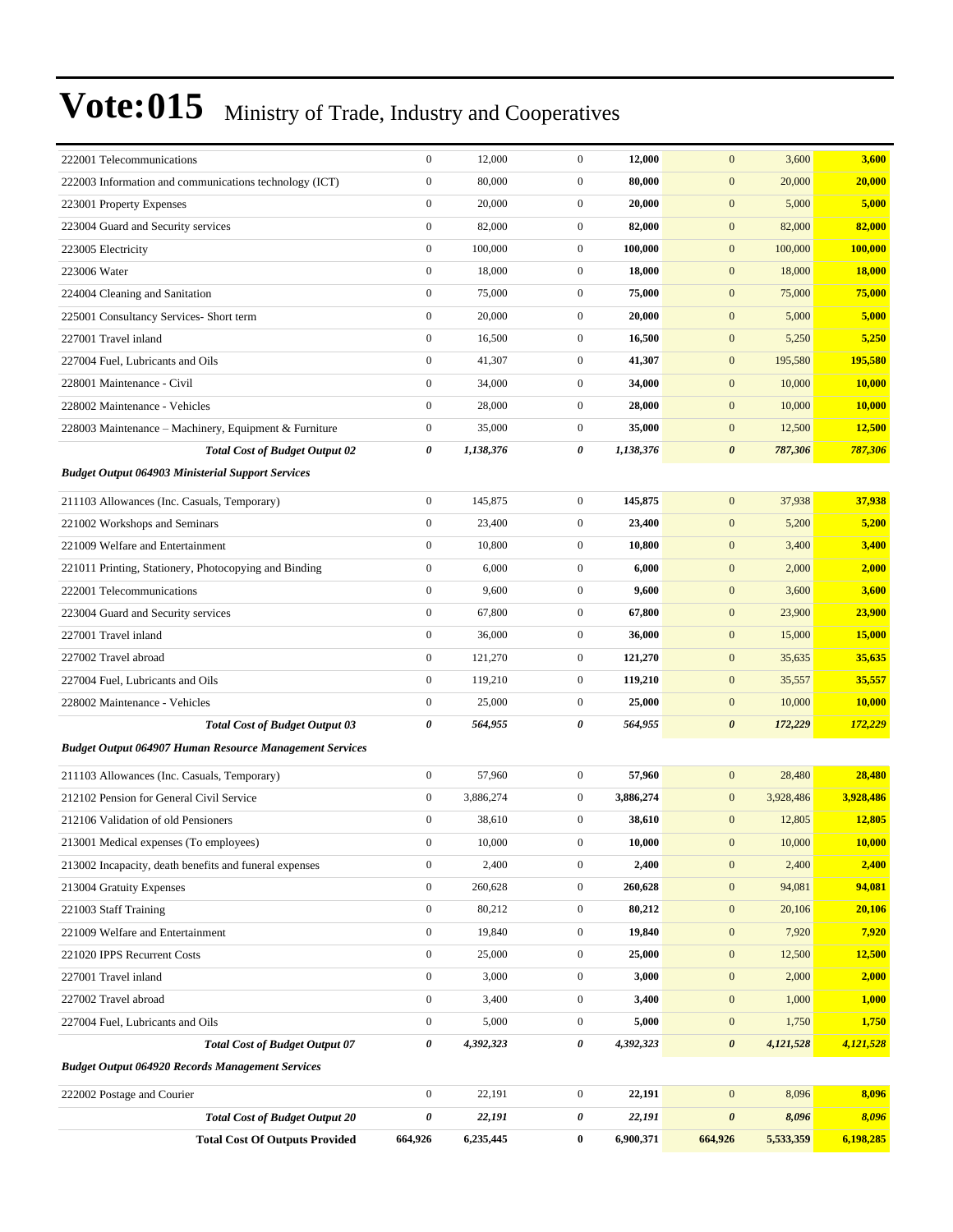| <b>Outputs Funded</b>                                                                    | Wage                  | Non Wage                  | AIA              | <b>Total</b> | Wage                  | Non Wage                   | <b>Total</b>            |
|------------------------------------------------------------------------------------------|-----------------------|---------------------------|------------------|--------------|-----------------------|----------------------------|-------------------------|
| <b>Budget Output 064951 Contributions and Memberships to International Organisations</b> |                       |                           |                  |              |                       |                            |                         |
| 262101 Contributions to International Organisations (Current)                            | $\boldsymbol{0}$      | 3,400,001                 | $\overline{0}$   | 3,400,001    | $\mathbf{0}$          | 6,900,001                  | 6,900,001               |
| o/w COMESA                                                                               | $\theta$              | 3,400,001                 | 0                | 3,400,001    | $\boldsymbol{\theta}$ | $\boldsymbol{\theta}$      | $\overline{\mathbf{0}}$ |
| o/w COMESA                                                                               | $\boldsymbol{\theta}$ | $\boldsymbol{\mathit{0}}$ | 0                | $\bf{0}$     | $\boldsymbol{\theta}$ | 6,900,001                  | 6,900,001               |
| <b>Total Cost of Budget Output 51</b>                                                    | 0                     | 3,400,001                 | 0                | 3,400,001    | $\boldsymbol{\theta}$ | 6,900,001                  | 6,900,001               |
| <b>Total Cost Of Outputs Funded</b>                                                      | $\bf{0}$              | 3,400,001                 | $\bf{0}$         | 3,400,001    | $\bf{0}$              | 6,900,001                  | 6,900,001               |
| <b>Arrears</b>                                                                           | Wage                  | Non Wage                  | AIA              | <b>Total</b> | Wage                  | Non Wage                   | <b>Total</b>            |
| <b>Budget Output 064999 Arrears</b>                                                      |                       |                           |                  |              |                       |                            |                         |
| 321605 Domestic arrears (Budgeting)                                                      | $\boldsymbol{0}$      | 2,918,550                 | $\mathbf{0}$     | 2,918,550    | $\mathbf{0}$          | 5,365,000                  | 5,365,000               |
| <b>Total Cost of Budget Output 99</b>                                                    | 0                     | 2,918,550                 | 0                | 2,918,550    | $\boldsymbol{\theta}$ | 5,365,000                  | 5,365,000               |
| <b>Total Cost Of Arrears</b>                                                             | $\bf{0}$              | 2,918,550                 | $\bf{0}$         | 2,918,550    | $\bf{0}$              | 5,365,000                  | 5,365,000               |
| <b>Total Cost for Department 01</b>                                                      | 664,926               | 12,553,996                | $\bf{0}$         | 13,218,922   | 664,926               | 17,798,360                 | 18,463,286              |
| <b>Total Excluding Arrears</b>                                                           | 664,926               | 9,635,446                 | $\mathbf{0}$     | 10,300,372   | 664,926               | 12,433,360                 | 13,098,286              |
| <b>Department 15 Internal Audit</b>                                                      |                       |                           |                  |              |                       |                            |                         |
| Thousand Uganda Shillings                                                                |                       | 2020/21 Approved Budget   |                  |              |                       | 2021/22 Approved Estimates |                         |
| <b>Outputs Provided</b>                                                                  | Wage                  | Non Wage                  | <b>AIA</b>       | <b>Total</b> | Wage                  | Non Wage                   | <b>Total</b>            |
| Budget Output 064901 Policy, consultation, planning and monitoring services              |                       |                           |                  |              |                       |                            |                         |
| 211101 General Staff Salaries                                                            | 24,859                | $\mathbf{0}$              | $\mathbf{0}$     | 24,859       | 24,859                | $\mathbf{0}$               | 24,859                  |
| 211103 Allowances (Inc. Casuals, Temporary)                                              | $\boldsymbol{0}$      | 13,515                    | $\mathbf{0}$     | 13,515       | $\mathbf{0}$          | 13,515                     | 13,515                  |
| 227001 Travel inland                                                                     | $\boldsymbol{0}$      | 32,550                    | $\mathbf{0}$     | 32,550       | $\mathbf{0}$          | 8,000                      | 8,000                   |
| 227004 Fuel, Lubricants and Oils                                                         | $\boldsymbol{0}$      | 19,235                    | $\mathbf{0}$     | 19,235       | $\mathbf{0}$          | 6,169                      | 6,169                   |
| <b>Total Cost of Budget Output 01</b>                                                    | 24,859                | 65,300                    | 0                | 90,159       | 24,859                | 27,684                     | 52,542                  |
| <b>Total Cost Of Outputs Provided</b>                                                    | 24,859                | 65,300                    | $\bf{0}$         | 90,159       | 24,859                | 27,684                     | 52,542                  |
| <b>Total Cost for Department 15</b>                                                      | 24,859                | 65,300                    | $\bf{0}$         | 90,159       | 24,859                | 27,684                     | 52,542                  |
| <b>Total Excluding Arrears</b>                                                           | 24,859                | 65,300                    | $\mathbf{0}$     | 90,159       | 24,859                | 27,684                     | 52,542                  |
| <b>Department 17 Policy and Planning</b>                                                 |                       |                           |                  |              |                       |                            |                         |
| Thousand Uganda Shillings                                                                |                       | 2020/21 Approved Budget   |                  |              |                       | 2021/22 Approved Estimates |                         |
| <b>Outputs Provided</b>                                                                  | Wage                  | Non Wage                  | AIA              | <b>Total</b> | Wage                  | Non Wage                   | <b>Total</b>            |
| Budget Output 064901 Policy, consultation, planning and monitoring services              |                       |                           |                  |              |                       |                            |                         |
| 211101 General Staff Salaries                                                            | 133,979               | $\boldsymbol{0}$          | $\overline{0}$   | 133,979      | 133,979               | $\boldsymbol{0}$           | 133,979                 |
| 211103 Allowances (Inc. Casuals, Temporary)                                              | $\boldsymbol{0}$      | 75,000                    | $\mathbf{0}$     | 75,000       | $\boldsymbol{0}$      | 60,000                     | 60,000                  |
| 221002 Workshops and Seminars                                                            | $\boldsymbol{0}$      | 61,746                    | $\boldsymbol{0}$ | 61,746       | $\boldsymbol{0}$      | $\mathbf{0}$               | $\mathbf{0}$            |
| 221003 Staff Training                                                                    | $\boldsymbol{0}$      | 20,000                    | $\boldsymbol{0}$ | 20,000       | $\boldsymbol{0}$      | 20,000                     | 20,000                  |
| 221009 Welfare and Entertainment                                                         | $\boldsymbol{0}$      | 8,784                     | $\boldsymbol{0}$ | 8,784        | $\boldsymbol{0}$      | $\mathbf{0}$               | $\bf{0}$                |
| 221011 Printing, Stationery, Photocopying and Binding                                    | $\boldsymbol{0}$      | 11,100                    | $\boldsymbol{0}$ | 11,100       | $\boldsymbol{0}$      | $\mathbf{0}$               | $\bf{0}$                |
| 222001 Telecommunications                                                                | $\boldsymbol{0}$      | 3,600                     | $\mathbf{0}$     | 3,600        | $\boldsymbol{0}$      | $\mathbf{0}$               | $\bf{0}$                |
| 227001 Travel inland                                                                     | $\boldsymbol{0}$      | 20,310                    | $\mathbf{0}$     | 20,310       | $\boldsymbol{0}$      | 20,000                     | 20,000                  |
| 227002 Travel abroad                                                                     | $\boldsymbol{0}$      | 7,500                     | $\overline{0}$   | 7,500        | $\mathbf{0}$          | $\mathbf{0}$               | $\bf{0}$                |
| 227004 Fuel, Lubricants and Oils                                                         | $\boldsymbol{0}$      | 24,000                    | $\boldsymbol{0}$ | 24,000       | $\boldsymbol{0}$      | 12,431                     | 12,431                  |
| 228002 Maintenance - Vehicles                                                            | $\boldsymbol{0}$      | 7,200                     | $\boldsymbol{0}$ | 7,200        | $\boldsymbol{0}$      | $\mathbf{0}$               | $\bf{0}$                |
| <b>Total Cost of Budget Output 01</b>                                                    | 133,979               | 239,240                   | 0                | 373,219      | 133,979               | 112,431                    | 246,410                 |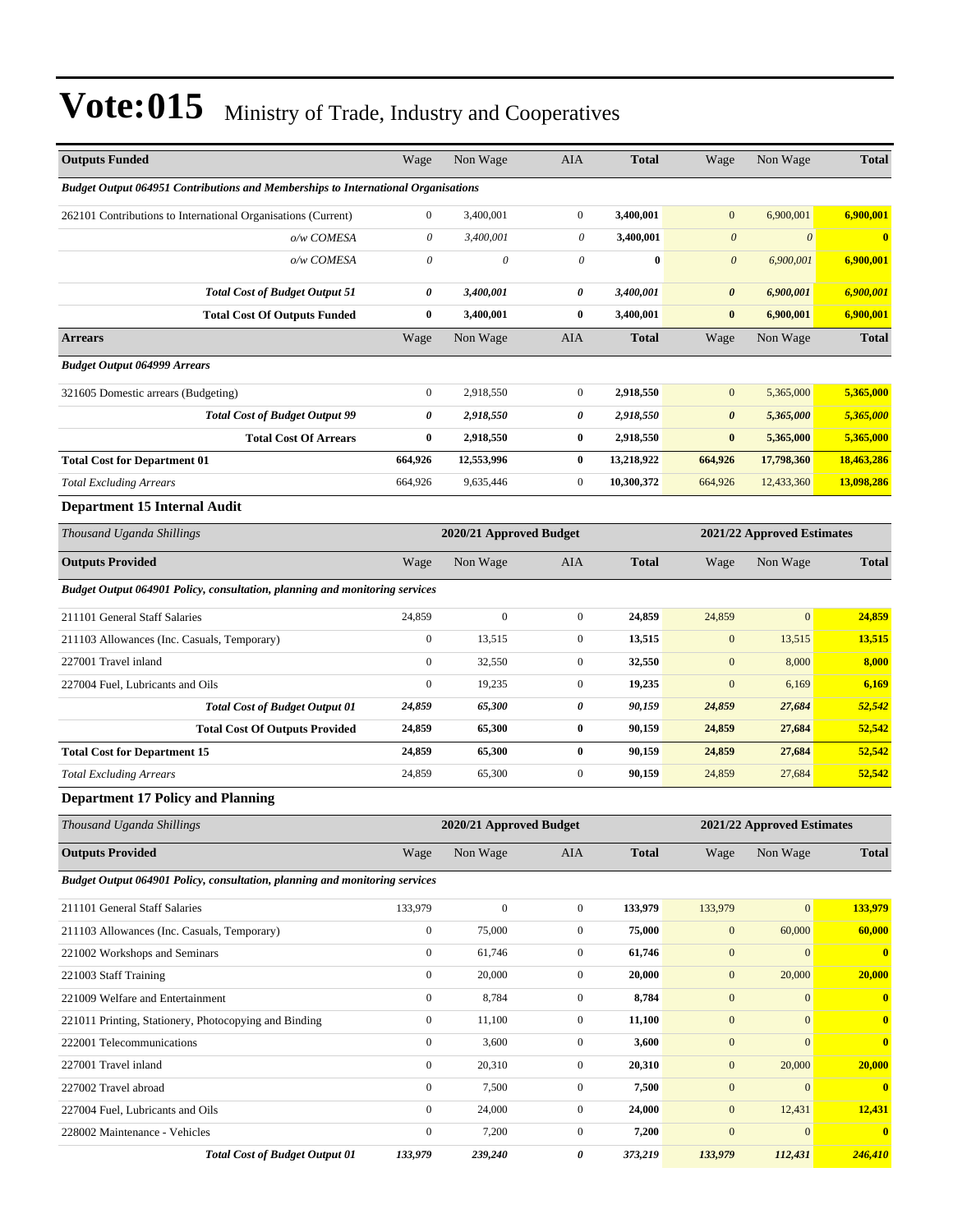| <b>Budget Output 064908 Research, Information and Statistical Services</b>  |                               |                         |                           |                       |                       |                               |                       |
|-----------------------------------------------------------------------------|-------------------------------|-------------------------|---------------------------|-----------------------|-----------------------|-------------------------------|-----------------------|
| 221002 Workshops and Seminars                                               | $\mathbf{0}$                  | 39,240                  | $\mathbf{0}$              | 39,240                | $\overline{0}$        | $\mathbf{0}$                  | $\bf{0}$              |
| <b>Total Cost of Budget Output 08</b>                                       | $\pmb{\theta}$                | 39,240                  | 0                         | 39,240                | $\boldsymbol{\theta}$ | $\boldsymbol{\theta}$         | $\boldsymbol{\theta}$ |
| <b>Budget Output 064909 HIV/AIDS Mainstreaming</b>                          |                               |                         |                           |                       |                       |                               |                       |
| 221002 Workshops and Seminars                                               | $\boldsymbol{0}$              | $\boldsymbol{0}$        | $\mathbf{0}$              | $\bf{0}$              | $\mathbf{0}$          | 2,000                         | 2,000                 |
| <b>Total Cost of Budget Output 09</b>                                       | $\boldsymbol{\theta}$         | 0                       | 0                         | $\boldsymbol{\theta}$ | $\boldsymbol{\theta}$ | 2,000                         | 2,000                 |
| <b>Total Cost Of Outputs Provided</b>                                       | 133,979                       | 278,480                 | $\bf{0}$                  | 412,459               | 133,979               | 114,431                       | 248,410               |
| <b>Total Cost for Department 17</b>                                         | 133,979                       | 278,480                 | $\bf{0}$                  | 412,459               | 133,979               | 114,431                       | 248,410               |
| <b>Total Excluding Arrears</b>                                              | 133,979                       | 278,480                 | $\mathbf{0}$              | 412,459               | 133,979               | 114,431                       | 248,410               |
| <b>Development Budget Estimates</b>                                         |                               |                         |                           |                       |                       |                               |                       |
| Project 1689 Retooling of Ministry of Trade and Industry                    |                               |                         |                           |                       |                       |                               |                       |
| Thousand Uganda Shillings                                                   |                               | 2020/21 Approved Budget |                           |                       |                       | 2021/22 Approved Estimates    |                       |
| <b>Outputs Provided</b>                                                     | GoU Dev't External Fin        |                         | AIA                       | <b>Total</b>          |                       | GoU Dev't External Fin        | <b>Total</b>          |
| Budget Output 064901 Policy, consultation, planning and monitoring services |                               |                         |                           |                       |                       |                               |                       |
| 221002 Workshops and Seminars                                               | 45,005                        | $\mathbf{0}$            | $\boldsymbol{0}$          | 45,005                | 45,005                | $\mathbf{0}$                  | 45,005                |
| <b>Total Cost Of Budget Output 064901</b>                                   | 45,005                        | 0                       | 0                         | 45,005                | 45,005                | $\boldsymbol{\theta}$         | 45,005                |
| <b>Budget Output 064902 Sector Coordination and Administrative Services</b> |                               |                         |                           |                       |                       |                               |                       |
| 228001 Maintenance - Civil                                                  | 35,594                        | $\boldsymbol{0}$        | $\boldsymbol{0}$          | 35,594                | 35,594                | $\mathbf{0}$                  | 35,594                |
| 228002 Maintenance - Vehicles                                               | 10,000                        | $\overline{0}$          | $\boldsymbol{0}$          | 10,000                | 10,000                | $\overline{0}$                | 10,000                |
| Total Cost Of Budget Output 064902                                          | 45,594                        | 0                       | 0                         | 45,594                | 45,594                | 0                             | 45,594                |
| <b>Budget Output 064903 Ministerial Support Services</b>                    |                               |                         |                           |                       |                       |                               |                       |
| 223901 Rent – (Produced Assets) to other govt. units                        | 120,000                       | $\boldsymbol{0}$        | $\boldsymbol{0}$          | 120,000               | 120,000               | $\mathbf{0}$                  | 120,000               |
| <b>Total Cost Of Budget Output 064903</b>                                   | 120,000                       | 0                       | 0                         | 120,000               | 120,000               | $\boldsymbol{\theta}$         | 120,000               |
| <b>Budget Output 064908 Research, Information and Statistical Services</b>  |                               |                         |                           |                       |                       |                               |                       |
| 221002 Workshops and Seminars                                               | 40,000                        | $\boldsymbol{0}$        | $\boldsymbol{0}$          | 40,000                | 80,000                | $\mathbf{0}$                  | 80,000                |
| 221003 Staff Training                                                       | 20,000                        | $\overline{0}$          | $\boldsymbol{0}$          | 20,000                | $\mathbf{0}$          | $\mathbf{0}$                  | $\bf{0}$              |
| 227004 Fuel, Lubricants and Oils                                            | 20,000                        | $\mathbf{0}$            | $\boldsymbol{0}$          | 20,000                | $\boldsymbol{0}$      | $\mathbf{0}$                  | $\bf{0}$              |
| <b>Total Cost Of Budget Output 064908</b>                                   | 80,000                        | 0                       | 0                         | 80,000                | 80,000                | $\boldsymbol{\theta}$         | 80,000                |
| <b>Total Cost for Outputs Provided</b>                                      | 290,599                       | $\boldsymbol{0}$        | $\boldsymbol{0}$          | 290,599               | 290,599               | $\mathbf{0}$                  | 290,599               |
| <b>Outputs Funded</b>                                                       | <b>GoU Dev't External Fin</b> |                         | <b>AIA</b>                | <b>Total</b>          |                       | <b>GoU Dev't External Fin</b> | <b>Total</b>          |
| <b>Budget Output 064952 Support to other Government Units</b>               |                               |                         |                           |                       |                       |                               |                       |
| 263204 Transfers to other govt. Units (Capital)                             | 3,150,000                     | $\boldsymbol{0}$        | $\boldsymbol{0}$          | 3,150,000             | 13,150,000            | $\mathbf{0}$                  | 13,150,000            |
| o/w Management Training and Advisory Centre (MTAC)                          | 3,000,000                     | $\mathcal O$            | $\theta$                  | 3,000,000             | $\boldsymbol{\theta}$ | $\boldsymbol{\theta}$         | $\bf{0}$              |
| o/w Uganda Warehouse Receipt System Authority (UWRSA)                       | 150,000                       | 0                       | 0                         | 150,000               | $\boldsymbol{\theta}$ | $\boldsymbol{\mathit{0}}$     | $\bf{0}$              |
| o/w Uganda Warehouse Receipt System Authority (UWRSA)                       | $\boldsymbol{\mathit{0}}$     | 0                       | 0                         | $\bf{0}$              | 10,150,000            | $\boldsymbol{\mathit{0}}$     | 10,150,000            |
| o/w Management Training and Advisory Centre (MTAC)                          | $\mathcal O$                  | $\mathcal O$            | $\boldsymbol{\mathit{0}}$ | $\bf{0}$              | 3,000,000             | $\boldsymbol{\mathit{0}}$     | 3,000,000             |
| Total Cost Of Budget Output 064952                                          | 3,150,000                     | 0                       | 0                         | 3,150,000             | 13,150,000            | 0                             | 13,150,000            |
| <b>Total Cost for Outputs Funded</b>                                        | 3,150,000                     | $\boldsymbol{0}$        | $\boldsymbol{0}$          | 3,150,000             | 13,150,000            | $\boldsymbol{0}$              | 13,150,000            |
| <b>Capital Purchases</b>                                                    | <b>GoU Dev't External Fin</b> |                         | <b>AIA</b>                | <b>Total</b>          |                       | GoU Dev't External Fin        | <b>Total</b>          |

*Budget Output 064976 Purchase of Office and ICT Equipment, including Software*

| Equipment<br>3122. |                                           |        |  | 60.000 |       |          |  |
|--------------------|-------------------------------------------|--------|--|--------|-------|----------|--|
|                    | <b>Total Cost Of Budget Output 064976</b> | 60.000 |  | 60.000 | 0.000 | $\theta$ |  |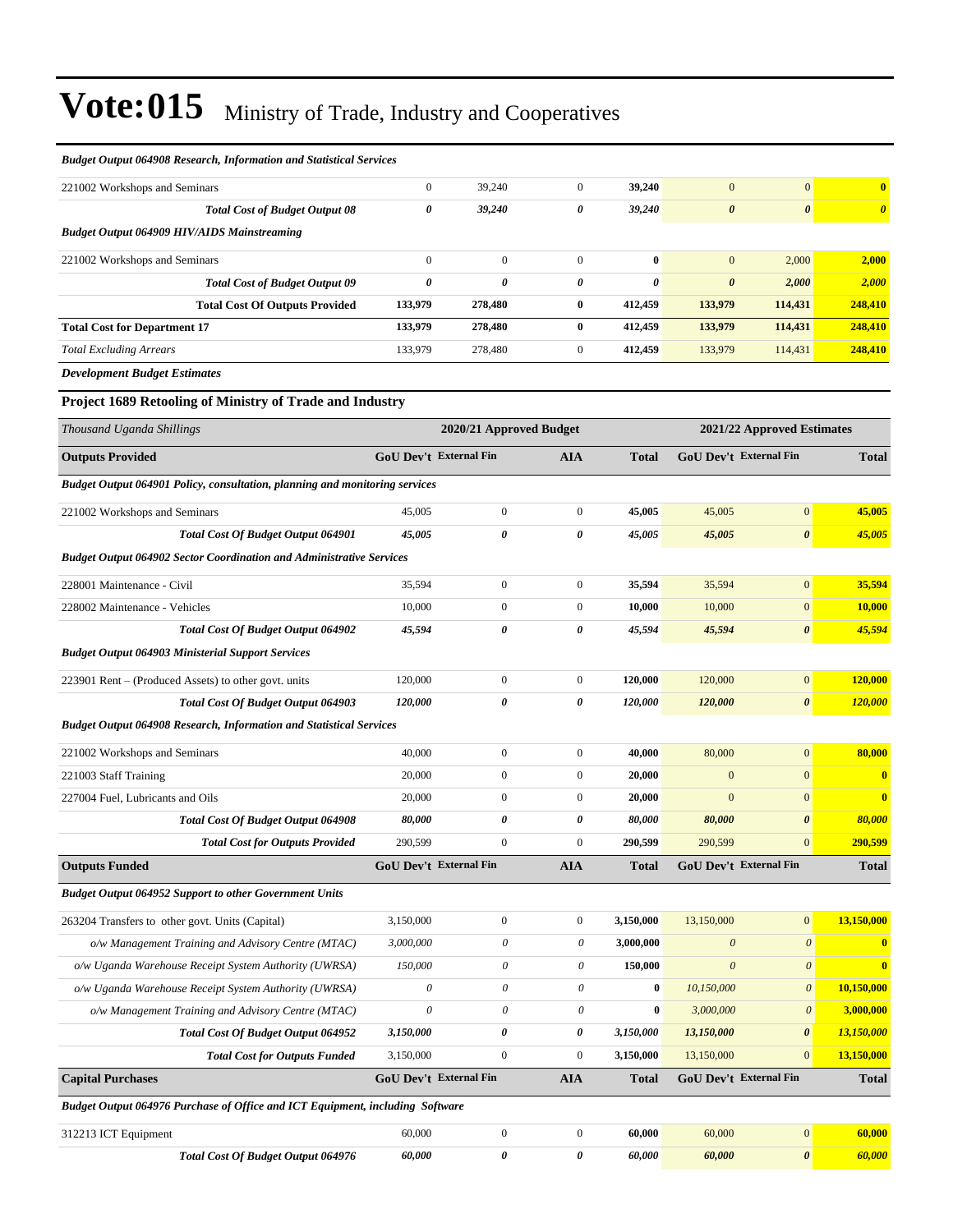### 312203 Furniture & Fixtures 75,401 0 0 **75,401** 75,401 0 **75,401** *Total Cost Of Budget Output 064978 75,401 0 0 75,401 75,401 0 75,401 Total Cost for Capital Purchases* 135,401 0 0 0 135,401 135,401 0 135,401 **Total Cost for Project: 1689** 3,576,000 3,576,000 0 3,576,000 13,576,000 0 13,576,000 13,576,000 **Total Excluding Arrears** 3,576,000 0 0 3,576,000 0 13,576,000 0 13,576,000 0 13,576,000 **GoU External Fin AIA Total GoU External Fin Total Total Cost for Sub-SubProgramme 49 17,297,539 0 0 17,297,539 32,340,239 0 32,340,239** *Total Excluding Arrears* 17,297,539 0 0 **17,297,539** 26,975,239 0 **26,975,239 GoU External Fin AIA Total GoU External Fin. Total Grand Total for Vote 015 81,976,118 10,202,411 0 92,178,529 90,431,023 10,396,626 100,827,649** *Total Excluding Arrears* 79,057,568 10,202,411 0 **89,259,980** 85,066,023 10,396,626 **95,462,649**

#### *Budget Output 064978 Purchase of Office and Residential Furniture and Fittings*